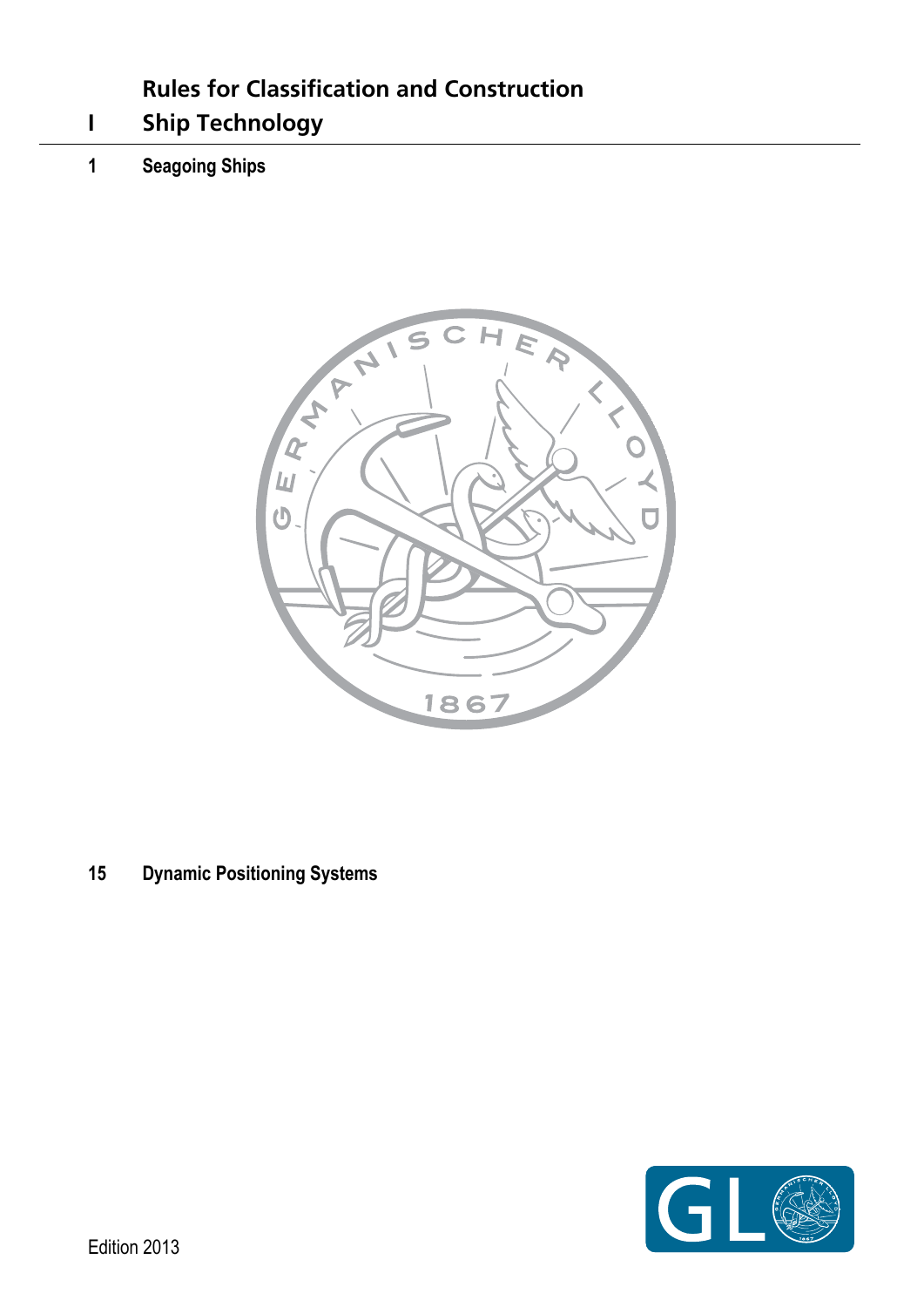**The following Rules come into force on 1 August 2013.** 

### **Alterations to the preceding Edition are marked by beams at the text margin.**

### **Germanischer Lloyd SE**

**Head Office**  Brooktorkai 18, 20457 Hamburg, Germany Phone: +49 40 36149-0 Fax: +49 40 36149-200 headoffice@gl-group.com

### **www.gl-group.com**

"General Terms and Conditions" of the respective latest edition will be applicable (see Rules for Classification and Construction, I - Ship Technology, Part 0 - Classification and Surveys).

Reproduction by printing or photostatic means is only permissible with the consent of Germanischer Lloyd SE.

Published by: Germanischer Lloyd SE, Hamburg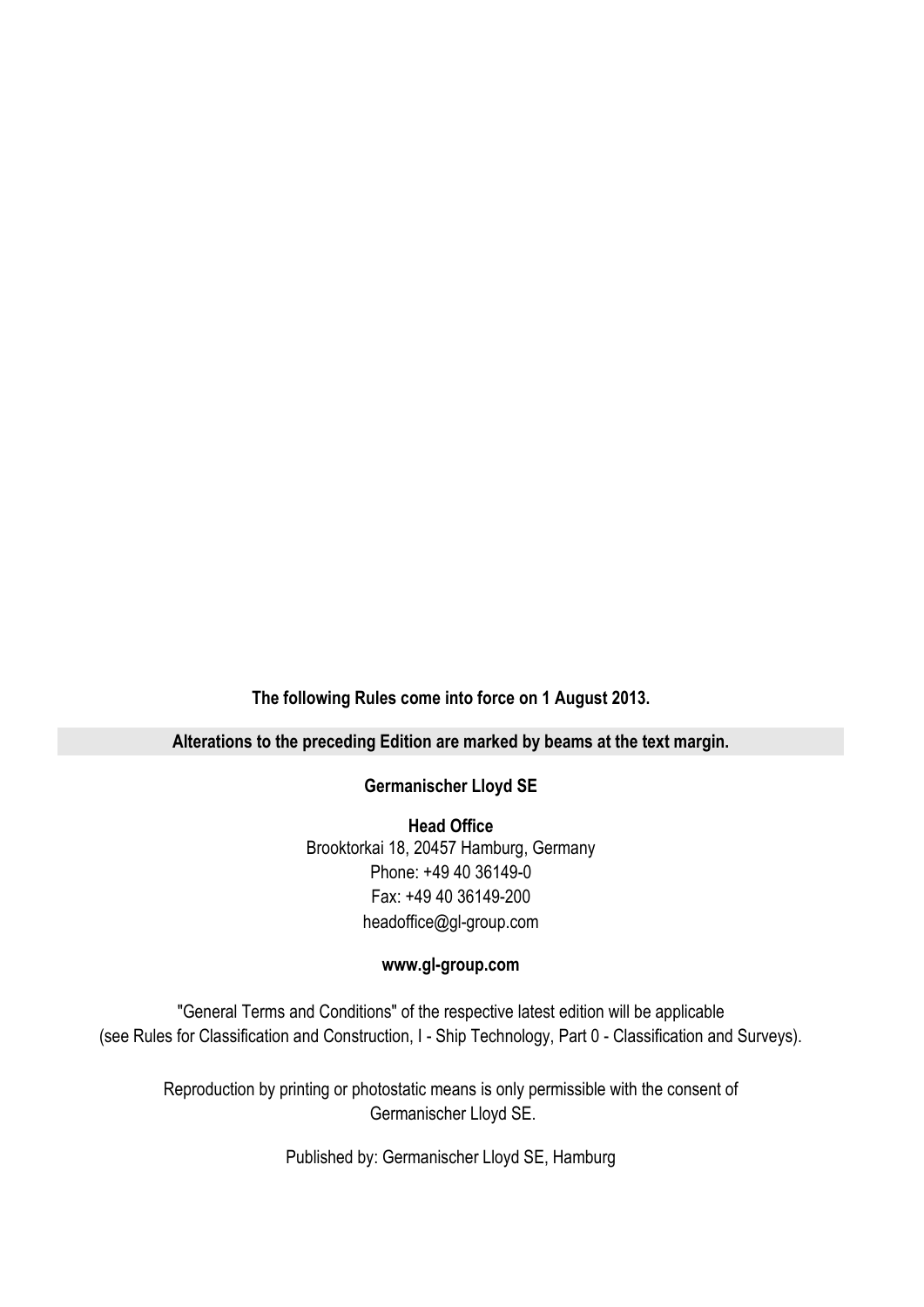**Table of Contents**

# **Table of Contents**

### **Section 1 General Requirements and Guidance**

| $B \qquad \qquad$ |                                                                                                                 |  |
|-------------------|-----------------------------------------------------------------------------------------------------------------|--|
| $C$ and $C$       | Documents for Approval measurements and the contract of the contract of the contract of the set of the set of t |  |
| D                 |                                                                                                                 |  |
| E.                |                                                                                                                 |  |
| F                 |                                                                                                                 |  |

### **Section 2 DP System Requirements**

| System Configuration |  |
|----------------------|--|

### **Section 3 Surveys and Tests**

| <b>Factory Acceptance Test (FAT)</b> |  |  |  |
|--------------------------------------|--|--|--|
| Survevs and Tests                    |  |  |  |

### **Section 4 Requirements for Dynamic Positioning Systems in Managed Ice Conditions**

|                                                                                                               | $4 - 1$ |  |
|---------------------------------------------------------------------------------------------------------------|---------|--|
| Documents for Perusal music contained and the contract of the contract of the contract of the contract of the | $4 - 1$ |  |
|                                                                                                               | $4 - 1$ |  |
|                                                                                                               | $4 - 1$ |  |
|                                                                                                               | $4 - 2$ |  |
|                                                                                                               | $4 - 4$ |  |
|                                                                                                               | $4 - 4$ |  |
|                                                                                                               |         |  |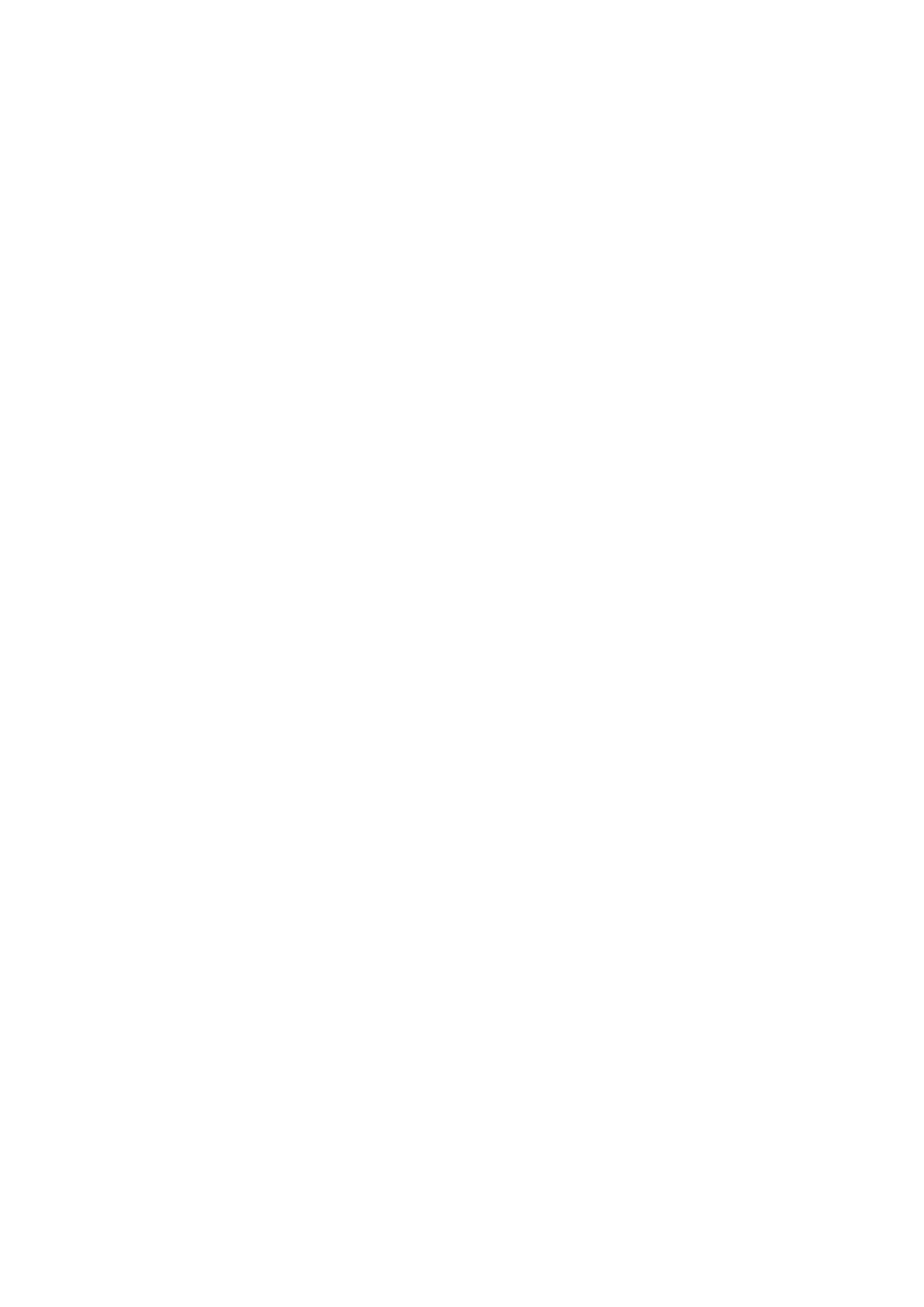# **Section 1 General Requirements and Guidance**

| A             |  |
|---------------|--|
| <b>B</b>      |  |
| $\mathcal{C}$ |  |
| D             |  |
| E.            |  |
| F             |  |

## **A Scope and Application**

### **A.1 Scope**

**A.1.1** These Rules set out GL's requirements for dynamic positioning (DP) systems installed on board ships and mobile offshore units. Depending on the specific dynamic positioning operational requirements the systems are assigned to one of four DP categories (**DP 0** to **DP 3**).

**A.1.2** The class notation of the vessel required for a particular operation should be agreed between the owner of the vessel and the client/ charterer based on an analysis of the consequence of a loss of position.

### **A.2 Application**

**A.2.1** These Rules apply to dynamically positioned vessels and mobile offshore units covered by the IMO "Guidelines for Vessels with Dynamic Positioning Systems" (MSC/Circ.645).

**A.2.2** During the design of the vessel the operating modes and operating conditions are to be considered with regards to redundancy concept and worst case failure design intent.

**A.2.3** Designs deviating from the Construction Rules may be approved if they have been tested for suitability and accepted as equivalent by GL.

## **B Definitions**

For the purposes of these Rules the following definitions apply:

### **B.1 Common mode failure**

A failure in which redundancy is defeated because all apparently separate and redundant elements react adversely to a common stimulus.

### **B.2 Components**

**B.2.1** Active components or systems are in particular: generators, thrusters, switchboards, remote controlled valves, compensators, hoses, heat exchangers, filters, etc.

**B.2.2** Static component are in particular: cables, pipes, manual valves, etc.

### **B.3 Computer system**

A system consisting of one or several computers including software and their interfaces.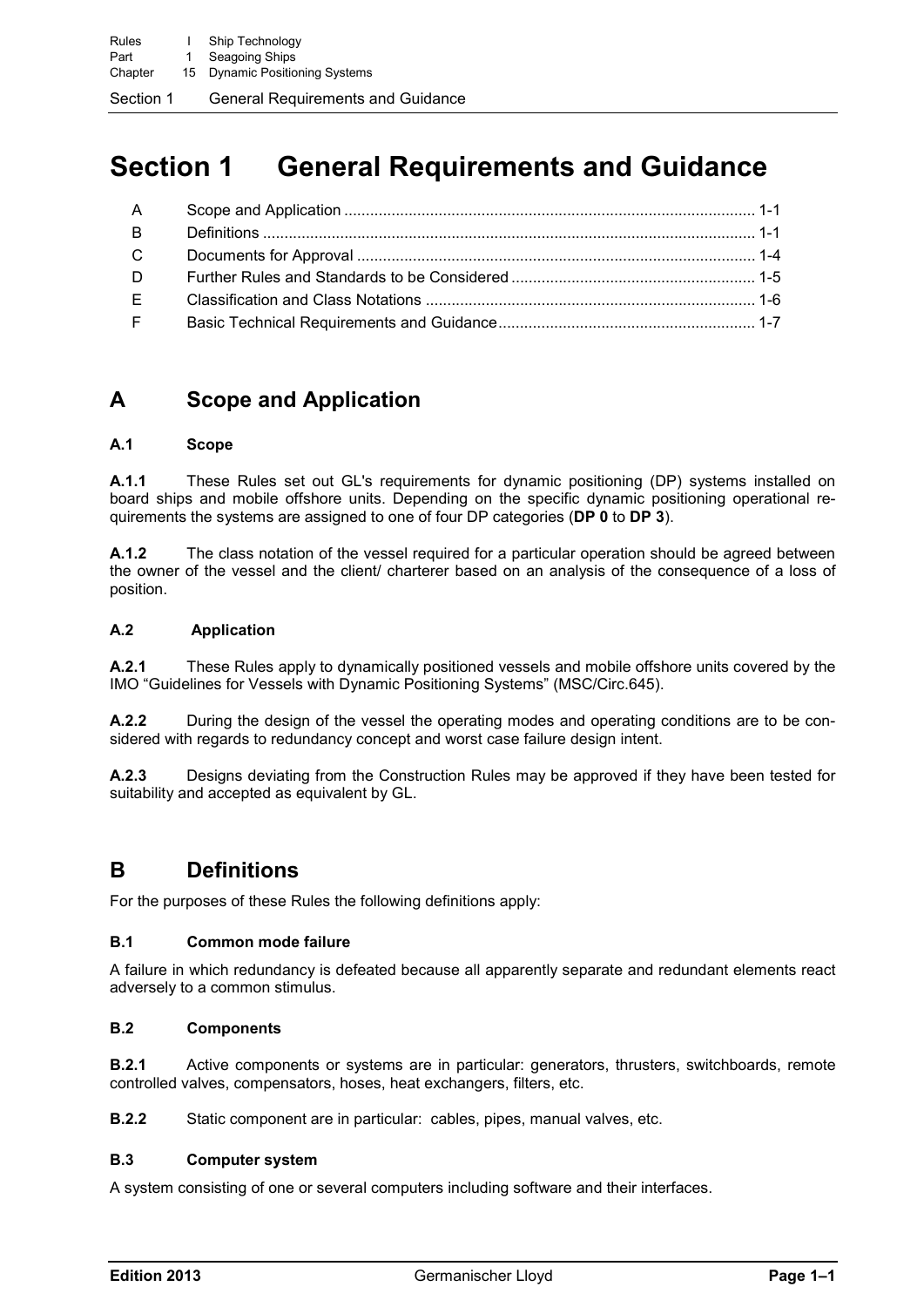#### **B.4 Consequence analysis**

A monitoring function in the DP control system that issues an alarm if the vessel (in its current operation mode) in the current weather conditions would not be able to keep the heading and position in the case that the predefined worst case failure should occur.

#### <span id="page-5-0"></span>**B.5 Control mode**

Possible control modes of a DP-control system may be:

- automatic mode (automatic position and heading control)
- joystick mode (manual position control with selectable automatic or manual heading control)
- auto track mode (considered as a variant of automatic position control, with programmed movement of reference point)
- manual mode (individual control of pitch and speed, azimuth, start and stop of each thruster)

#### **B.6 DP capability analysis**

A theoretical calculation and presented as a polar plot of the vessel's capability to keep the position for particular conditions of wind, waves and current from different directions. These should be determined for different thruster combinations, e.g. all thrusters, loss of most effective thrusters, WCF.

#### **B.7 DP control system**

All control components and systems, hardware and software necessary to dynamically position the vessel. The DP control system consists of the following:

- computer system / joystick system,
- sensor system, (e.g. motion reference unit, gyro, anemometer)
- display system (operator panels),
- position reference system and
- associated cabling and cable routeing.

#### **B.8 Dynamically positioned vessel (DP vessel)**

A unit or a vessel which automatically maintains its position (fixed location or predetermined track) exclusively by means of controlled thrust.

#### **B.9 Dynamic positioning system (DP system)**

A DP system consists of components and systems acting together to achieve sufficiently reliable position keeping capability.

The complete installation necessary for dynamically positioning a vessel comprises:

- power system
- thruster system
- DP control system
- independent joystick (not for **DP 0**)

### **B.10 Failure/fault**

The loss of ability to carry out a function within required limits.

#### **B.11 Positioning reference system**

All hardware, software and sensors that supply information and/or corrections necessary to give position and heading reference, including its power supply.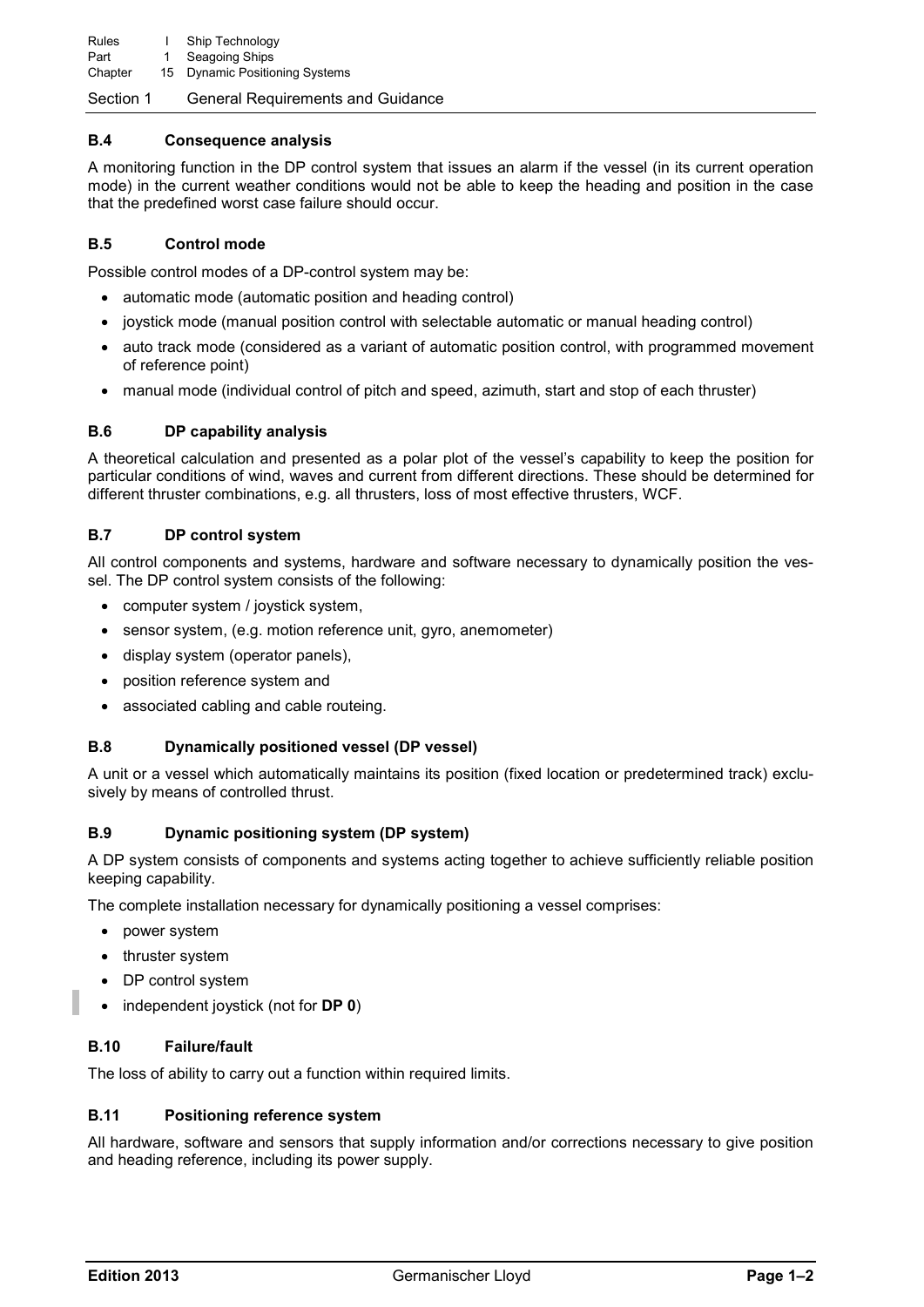Rules I Ship Technology Part 1 Seagoing Ships Chapter 15 Dynamic Positioning Systems

### Section 1 General Requirements and Guidance

### **B.12 Position keeping**

Maintaining a desired position and heading or following a predefined track within the normal excursions or otherwise specified excursions ( e.g. in the DP operation manual) of the DP system and under defined environmental conditions.

### **B.13 Power system**

All components and systems necessary to supply the DP system with power. The power system may include:

- prime movers or main and auxiliary engines with necessary auxiliary systems (e.g. fuel-, lubricating oil- , cooling water-, control air systems) including piping,
- **generators**
- switchboards
- distributing system (cabling and cable routing)
- UPS
- power management for **DP 2** and **DP 3**

### **B.14 Redundancy**

Ability of a component or system to maintain or restore its function immediately or in an acceptable time for the task of the ship, when a single failure has occurred. Redundancy can be achieved for instance by installation of multiple components, multiple systems or alternative means of performing a required function.

### **B.15 Redundancy concept**

The means by which the worst case failure design intent is assured.

### **B.16 Reliability**

The ability of a component or system to perform its required function without failure during a specified period of time.

### <span id="page-6-0"></span>**B.17 Single failure concept**

The single failure concept assumes that only one (single) failure is the initiating event for an undesired occurrence. The simultaneous occurrence of independent failures is not considered. However, common mode failures are to be examined.

### **B.18 Thruster system**

All components and systems necessary to supply the DP system with thrust force and thrust direction. The thruster system includes:

- Thrusters with prime movers and necessary auxiliary systems including piping (e.g. lateral thrust systems, rudder propeller)
- Main propellers and rudders if these are under the control of the DP control system
- Thruster control electronics
- Manual thruster controls
- Associated cabling and cable routeing

### **B.19 Worst case failure (WCF)**

The identified single failure mode in the DP system resulting in maximum effect on DP capability as determined through FMEA study.

This worst case failure is used in the consequence analysis. (See [Section 2, B.5.2.4\)](#page-16-0).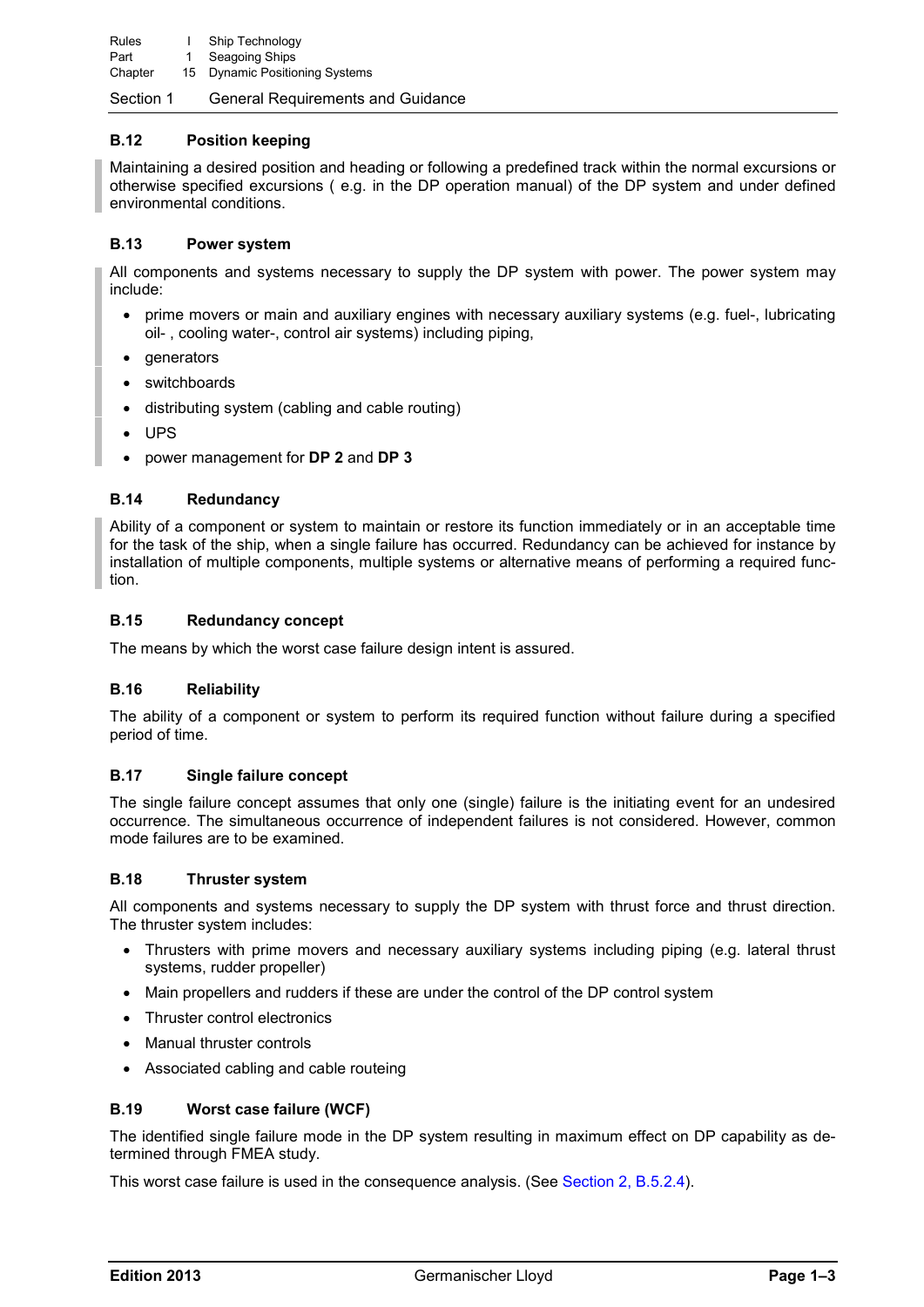### **B.20 Worst case failure design intent (WCFDI)**

The worst case failure design intent of a DP system is the single failure that has been the basis of the design and operation conditions. This usually relates to number of thrusters and generators that can simultaneously fail. The WCFDI describes the minimum amount of propulsion and control equipment remaining operational following the WCF.

### **B.21 Time to teminate**

This time is calculated as the amount of time required in an emergency to physically free the DP vessel from its operational activity following a DP abort status and allowing it to be manoeuvred clear and proceed safety.

### **C Documents for Approval**

### <span id="page-7-1"></span>**C.1 Documents to be submitted**

The following documents are to be submitted electronically via  $GLOBE<sup>1</sup>$  or in paper form in triplicate. GLOBE submission is the preferred option.

Operation manuals specified in [C.1.1](#page-7-0) shall be submitted in a single set for information only.

### <span id="page-7-0"></span>**C.1.1 General documentation**

- Operation description (crane-vessel, pipe laying, drilling, etc.) (For information only)
- Specification of environmental conditions (wind and sea) for DP operation with respective DP capability analysis
- DP operation manual (For information only)
- Test program for factory acceptance test (FAT) for DP control system
- Test program for DP control trial (see [Section 3, B.1.1\)](#page-20-0)
- For **DP 3** the local distribution of all DP relevant systems and components in a different coloured arrangement description/ drawing for the related systems.

### **C.1.2 Documentation for control, safety and alarm systems**

- Functional block diagram(s) of the control system(s)
- Functional block diagram(s) of the position reference system(s) and the environmental sensor(s)
- Drawings showing the electrical power supply of all units and the internal power distribution
- Drawings and descriptions of monitoring functions of control, sensor and reference systems
- General bridge arrangement drawings, e.g. control panels, control consoles, location of control station
- List of installed equipment with evidence for type-approval
- For **DP 3** the cableways for the different systems have to be identified in different colours.

### **C.1.3 Thruster documentation**

• Documentation according to the relevant Rules, see [D.1.](#page-8-0)

### <span id="page-7-2"></span>**C.1.4 Electric power system documentation**

- Documentation according to the relevant Rules, see [D.1.](#page-8-0)
- Single line diagram for main and auxiliary power supply of DP relevant consumers.

––––––––––––––

<sup>&</sup>lt;sup>1</sup> Detailed information about Global exchange (GLOBE) submission can be found on GL's website www.gl-group.com.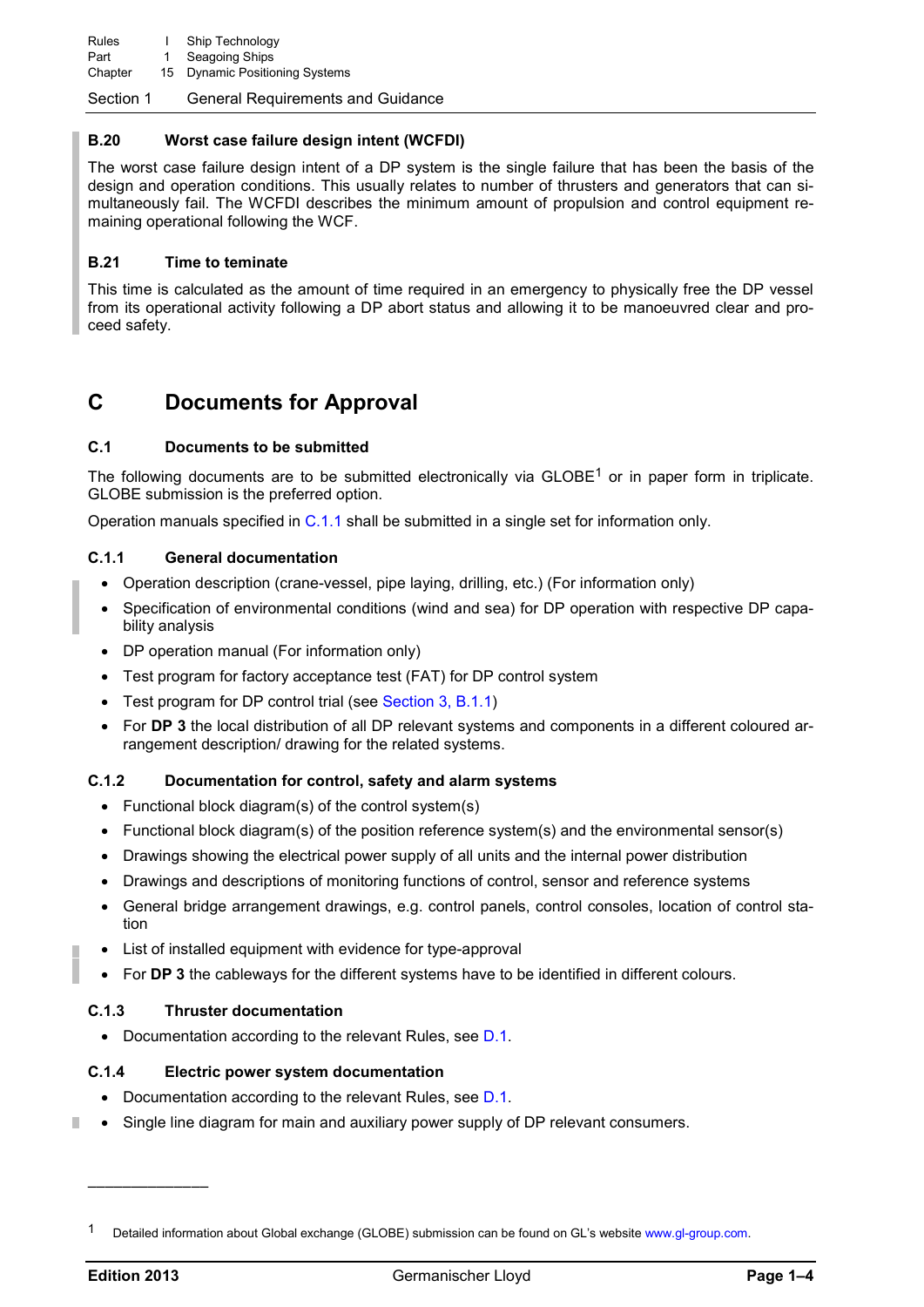- For **DP 2** and **DP 3** a power balance with the following information shall be provided:
	- power demand of the DP system under the specified environmental conditions (wind, wave, current) and after the worst case failure
	- power demand for the supply of the vessel (basic load)

### **C.2 Redundancy concept**

With the classification contract for **DP 2** and **DP 3** the following DP operation related information has to be provided:

A redundancy concept document (FMEA of basic design) with worst case failure design intent.

This should include the following information:

- General arrangement (For information only)
- Power plant configuration for DP operation (DP2 or DP3-Mode)
- Permissible number of failed thrusters
- Required power sources for DP operation and permissible loss of power sources after one failure.
- Percentage of remaining main power after worst case failure
- Definition of time period for safely terminating a DP operation.

### <span id="page-8-1"></span>**C.3 Failure mode and effect analysis (FMEA)**

**C.3.1** A failure mode and effect analysis (FMEA) concerning availability of the DP system after a single failure shall be provided for the class notations **DP 2** and **DP 3** for the desired DP 2 or DP 3 power plant configuration.

The DP FMEA shall be performed, based on IMCA<sup>2</sup> M 166, 178, IEC 60812 or equivalent, according to common DP FMEA industrial requirements.

**C.3.2** The results of the FMEA shall be verified during FMEA proving trials.

**C.3.3** The relevant test program for the FMEA proving trial has to be provided for approval.

### **C.4 Documents to be kept on board**

When a vessel is commissioned or following major modifications and additions to the electrical and machinery installations, the documents listed in [C.1.](#page-7-1) which show the final arrangement of the system are to be supplied on board.

The FMEA report as well as the DP proving trials report and DP annual trials reports shall be available on board. The DP FMEA shall be kept up to date to cover modifications to the DP system hardware or software.

## **D Further Rules and Standards to be Considered**

### <span id="page-8-0"></span>**D.1 GL Rules and Guidelines**

The following GL Rules shall apply in conjunction with these Rules:

• I – Ship Technology, Part 1 – Seagoing Ships Chapter 2 – Machinery Installations Chapter 3 – Electrical Installations

––––––––––––––

<sup>2</sup> IMCA - International Marine Contractors Association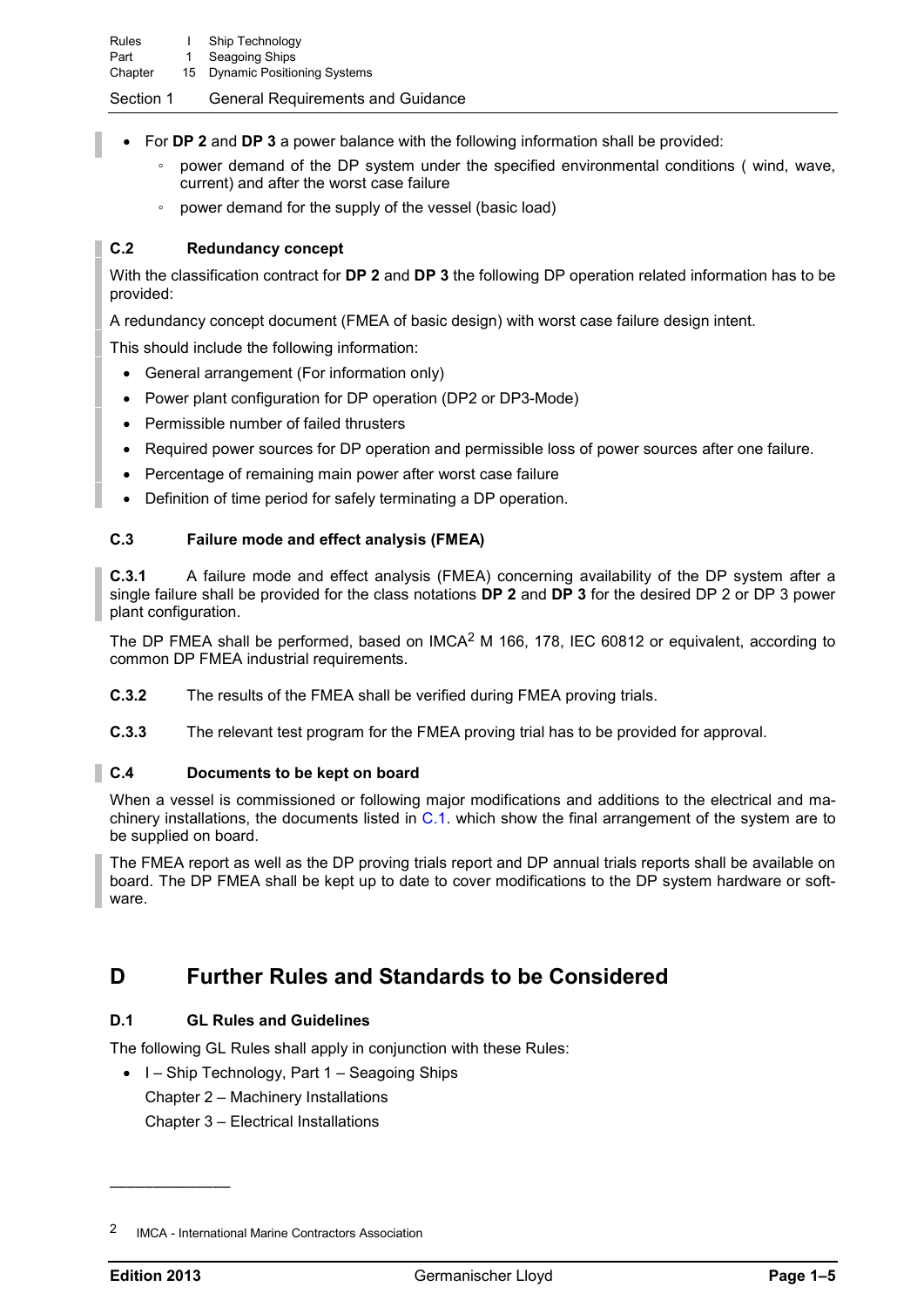• IV – Industrial Services, Part 6 – Offshore Technology Chapter 5 – Machinery Installations Chapter 6 – Electrical Installations

### **D.2 National Regulations**

National regulations remain unaffected.

### **D.3 International Regulations and Codes**

IMO "Guidelines for Vessels with Dynamic Positioning Systems" (MSC/Circ. 645).

## **E Classification and Class Notations**

### **E.1 Classification**

The provisions in the Rules for [Classification and Surveys \(I-0\), Section 2](#page-12-0) apply.

### **E.2 Characters of Classification and Notations**

**E.2.1** Ships equipped with dynamic positioning systems which comply with these Rules will have one of the following Notations affixed to the Character of Classification:

- **DP 0**
- **DP 1**
- **DP 2**
- **DP 3**
- **DP 3 (DP 2)**
- **DP 2 (ICE)**
- **DP 3 (ICE)**

Installations for these Class Notations have to comply with the requirements laid down in [F.2](#page-10-0) and [Section](#page-12-0)  [2](#page-12-0) or [Section 4.](#page-22-0)

**E.2.2** For ships which allow different DP operating configurations a Class Notation **DP 3 (DP 2)** is possible. For this notation all respective requirements in [Section 2](#page-12-0) have to be fulfilled and documented independently for both Class Notations, **DP 2** and **DP 3**. Other configurations have to be agreed case by case with GL.

**E.2.3** When the DP control system is tested with a special "hardware-in-the-loop" test (during FAT and on board) a respective entry in the Technical File of the Class Certificate is possible.

**E.2.4** DP systems which exceed the requirements for Class Notation **DP 2** or **DP 3** (e.g. separate fuel-, cooling water for each diesel engine) a respective entry in the Technical File of the Class Certificate is feasible.

### **E.3 Surveys for maintenance of class**

The provisions in the Rules for [Classification and Surveys \(I-0\), Sections 3](#page-20-1) and [4](#page-22-0) and in [Section 3](#page-20-1) of these Rules apply.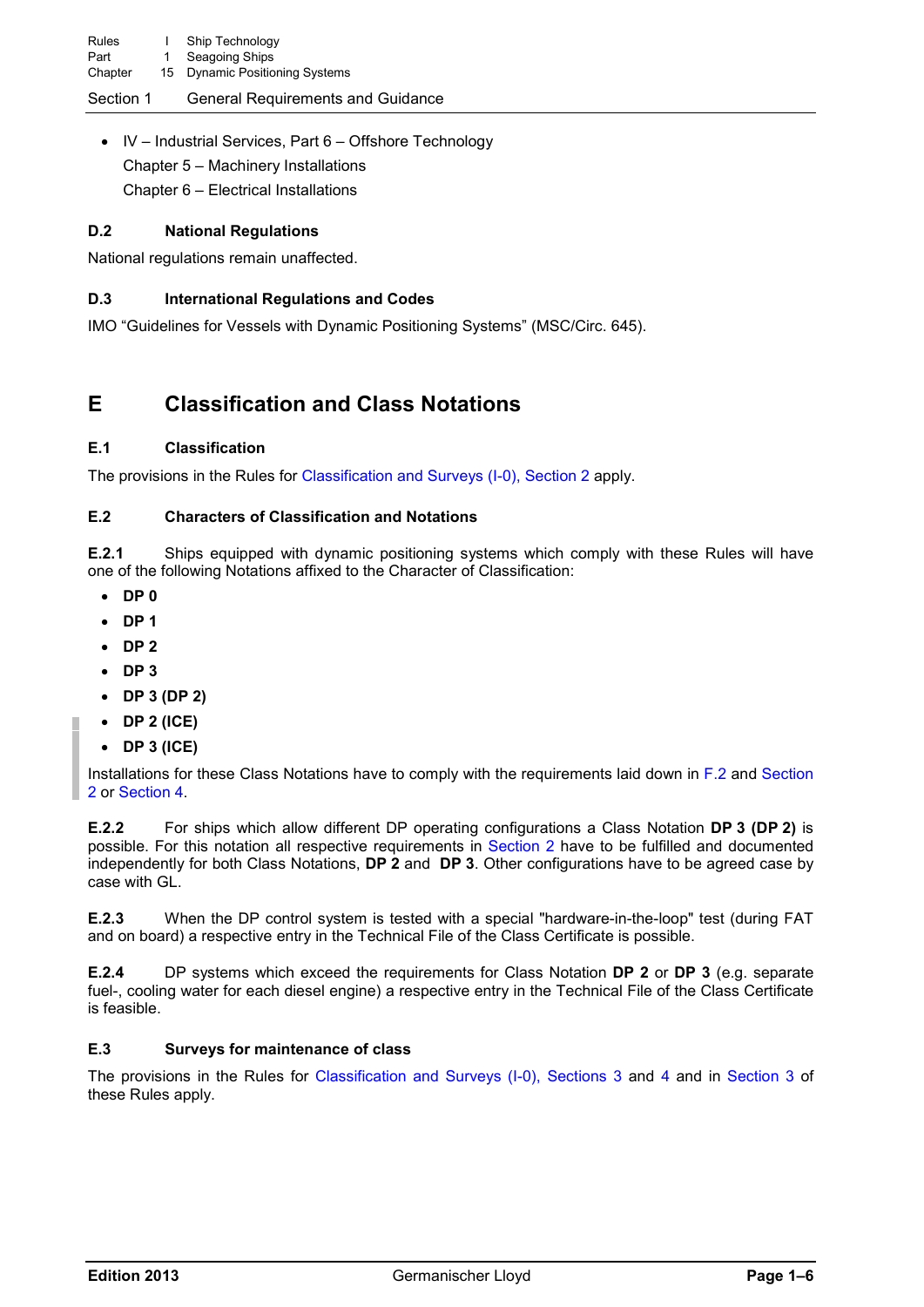# **F Basic Technical Requirements and Guidance**

### **F.1 Environmental conditions**

**F.1.1** The environmental conditions and operational modes for the intended DP operation shall be defined by the owner /operator (e.g. included in the building specification or DP capability analysis).

The period for terminating safely a DP operation after a single failure should be specified by the owner /operator, if possible.

### <span id="page-10-0"></span>**F.2 Basic requirements**

**F.2.1** For class notation **DP 0**, loss of position may occur in the event of a single fault.

**F.2.2** For class notation **DP 1**, loss of position may occur in the event of a single fault. The redundancy requirements acc. to [Section 2, Table 2.1](#page-13-0) are to be fulfilled.

**F.2.3** For class notation **DP 2**, a loss of position shall not occur in the event of a single fault in any active component or system. Static components will not be considered to fail where adequate protection from damage is demonstrated and reliability is deemed acceptable by GL.

**F.2.4** For class notation **DP 3**, a loss of position shall not occur in the event of a single fault in any active or static component or system.

This applies also for the total failure of one compartment due to fire or flooding.

**F.2.5** For class notations **DP 2** and **DP 3**, a single inadvertent action shall be considered as a single fault, if such an action is reasonably probable.

**F.2.6** For class notation **DP 2 (ICE)** and **DP 3 (ICE)** the additional requirements are stated in [Section](#page-22-0)  [4.](#page-22-0)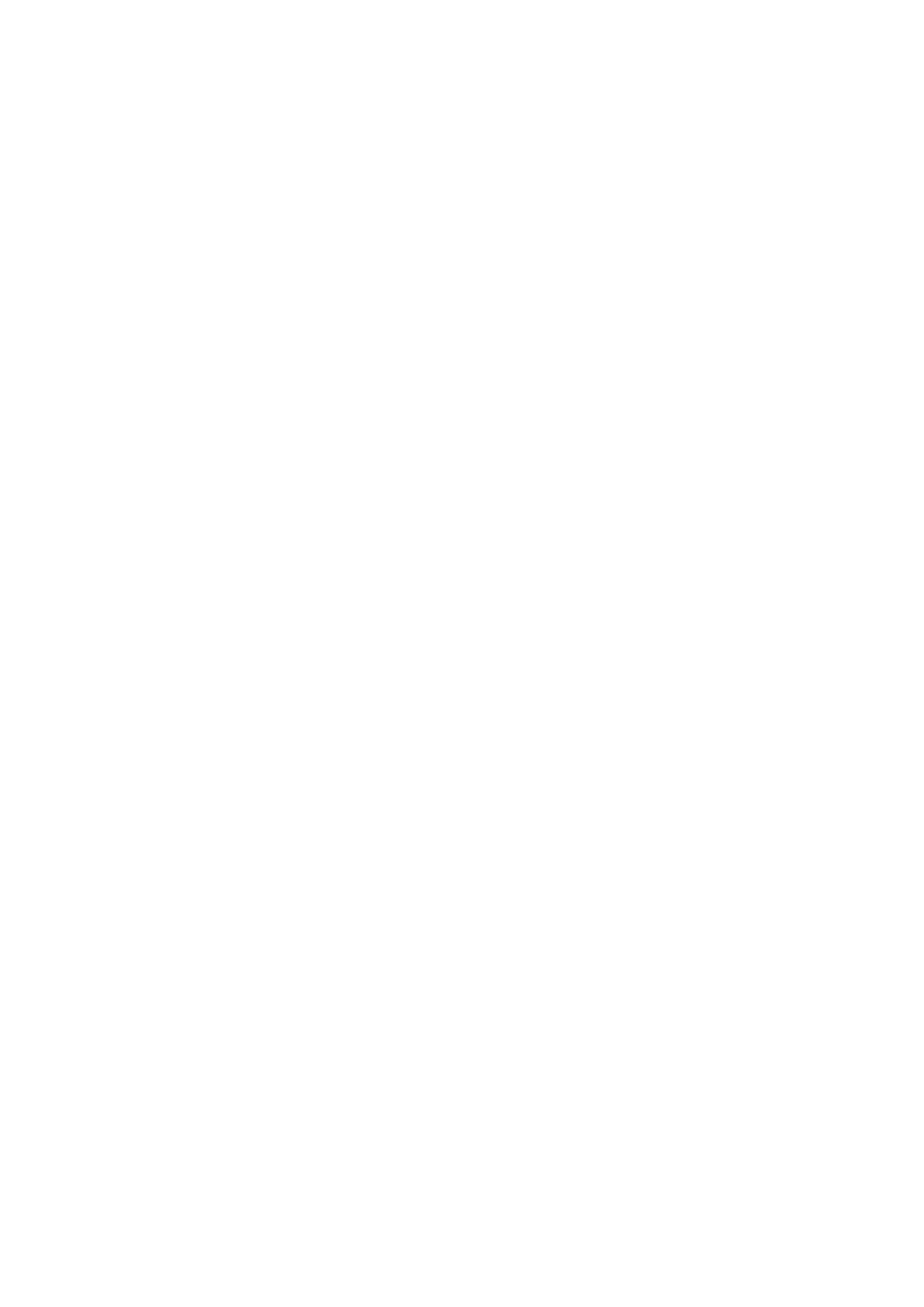# <span id="page-12-0"></span>**Section 2 DP System Requirements**

| $\mathsf{A}$ |  |
|--------------|--|
| $\mathsf{B}$ |  |

# **A Functional Requirements**

**A.1** Ships with class notation **DP 0** are able to keep their position at least in automatic mode [\(Section 1, B.5\)](#page-5-0)

**A.2** Ships with class notation **DP 1** are able to keep their position at least in automatic mode and joystick mode.

**A.3** Ships with class notation **DP 2** fulfil the requirements of **DP 1** and are able to keep their position after a single failure [\(Section 1, B.17\)](#page-6-0) in an active component.

Static components will not be considered to fail where adequate protection from damage is demonstrated and reliability is to the satisfaction of GL.

**A.3.1** Redundant components and systems shall be available with such capacity that the DP operation can be continued for such a period that the work in progress can be terminated safely.

**A.3.2** The transfer to the redundant component or system shall be automatic and within acceptable limits of the DP operation.

**A.4** Ships with class notation **DP 3** fulfil the requirements of **DP 2** and are able to keep their posi-tion after a single failure [\(Section 1, B.17\)](#page-6-0) in an active or static component. This applies also for the total loss of the equipment in one compartment due to fire or flooding.

**A.4.1** Class divisions between spaces for redundant components have to withstand a fire related to the fire load in the respective spaces. The minimum class divisions between e.g. machinery spaces category A are A-60.

**A.4.2** If the spaces are below the operational waterline; the separation shall also be watertight.

**A.4.3** DP systems shall be arranged in such a way that in the event of damage to one system by fire or flooding, systems intended to provide redundancy will not be affected.

**A.5** In order to meet the single failure criteria given in [Section 1, B.17,](#page-6-0) redundancy of components will normally be necessary as follows:

- For class notation **DP 2**, redundancy of all active components.
- For class notation **DP 3**, redundancy of all active and static components and physical separation of DP relevant systems.

**A.6** The failure or not availability of redundant components or systems shall be revealed by alarms and where this is not possible periodic testing may be accepted. (e.g. DP redundancy reduced)

**A.7** The possibility of hidden failures shall be minimized (e.g. periodical testing).

**A.8** The transfer of failures between redundant subsystems shall be prevented.

**A.9** An operational DP system is one that is able to reliably keep a vessel in position when working up to the defined environmental conditions, such that the maximum excursion from the vessel motions (surge, sway and yaw) and the position control system accuracy is equal to, or less than, half the critical excursion for the work being carried out (standby redundancy).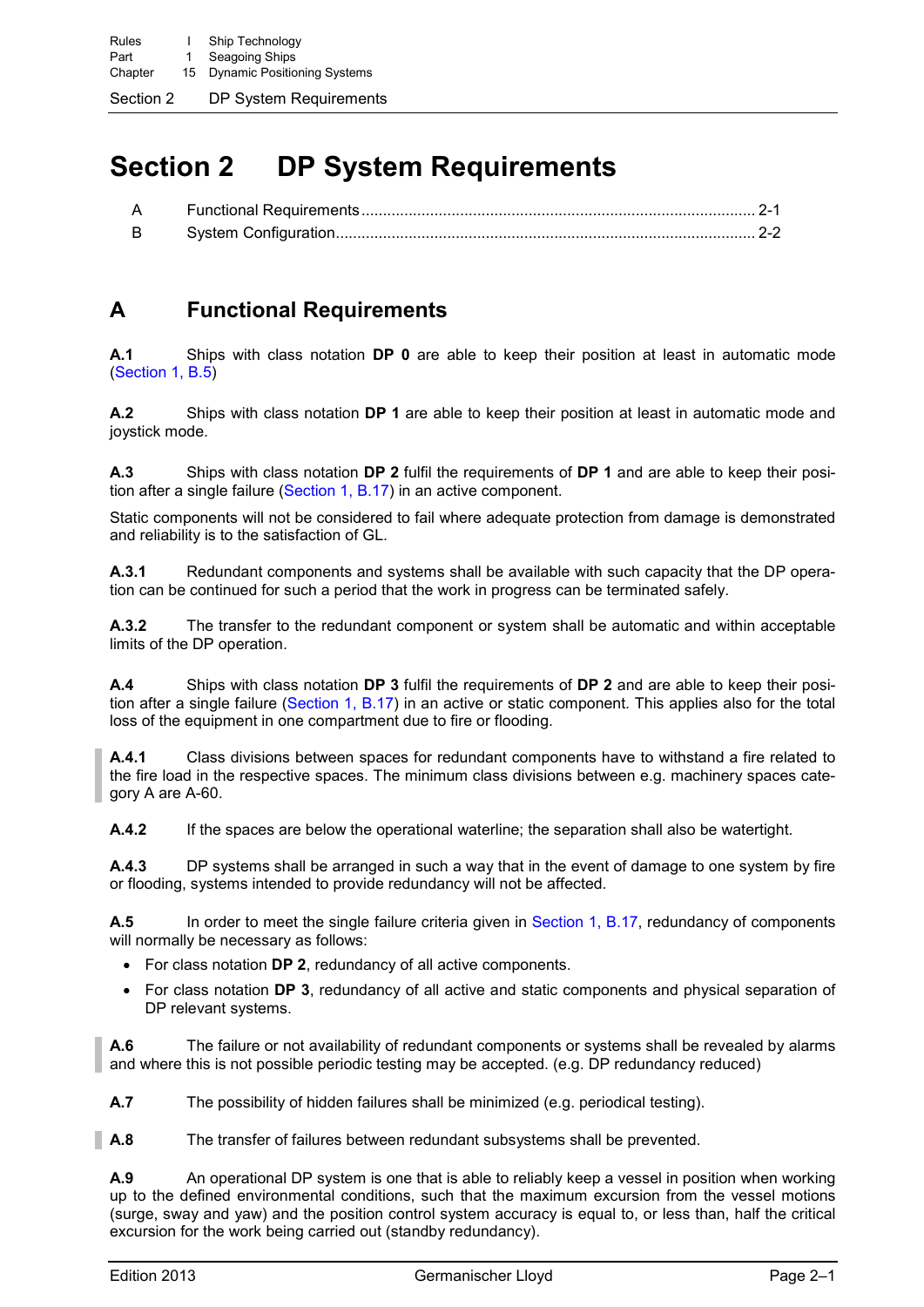# **B System Configuration**

### **B.1 General**

**B.1.1** The requirements for the DP-system configuration for the different class notations are shown in Table 2.1.

**B.1.2** Specific requirements for the subsystems and components are mentioned under the following paragraphs. Unless otherwise stated, the requirements are applicable to all class notations.

### **B.2 Power system**

**B.2.1** The power system shall have an adequate response time to load changes. I.e. the cyclic variations tolerance of frequency caused by regularly repeated loading during DP operation shall not exceed 0,5 % in frequency cyclic variation (See IEC 60092-101 sub-clause 2.8).

| Table 2.1 | Minimum requirements for DP systems |  |
|-----------|-------------------------------------|--|
|           |                                     |  |

<span id="page-13-0"></span>

| <b>Subsystem or component</b> |                                            |            | <b>Minimum requirements for Class Notation</b> |                 |                        |                                                                           |                                                         |  |
|-------------------------------|--------------------------------------------|------------|------------------------------------------------|-----------------|------------------------|---------------------------------------------------------------------------|---------------------------------------------------------|--|
|                               |                                            |            | DP <sub>0</sub>                                | DP <sub>1</sub> | DP <sub>2</sub>        |                                                                           | DP <sub>3</sub>                                         |  |
|                               | Generators and prime<br>mover              |            |                                                |                 | Redundant              | Redundant, sepa-<br>rate compartments                                     |                                                         |  |
|                               | Main switchboards                          |            | 1                                              |                 | $\overline{2}$         |                                                                           | 2 in separate com-<br>partments                         |  |
| Power                         | Bus-tie breaker between<br>busbar sections |            |                                                |                 | $2$ NO $1$             |                                                                           | 2 <sub>NO</sub>                                         |  |
| system                        | Distribution system                        |            |                                                |                 | Redundant              |                                                                           | Redundant, through<br>separate compart-<br>ments        |  |
|                               | Power management (see<br>B.2.5)            |            |                                                |                 | Redundant              |                                                                           | Redundant, sepa-<br>rate compartments                   |  |
| UPS for DP control system     |                                            |            |                                                | 1               | $\overline{2}$         | 2+1 in separate<br>compartments                                           |                                                         |  |
| Thruster<br>system            | Arrangement of thruster                    |            |                                                |                 | Redundant              | Redundant, sepa-<br>rate compartments                                     |                                                         |  |
|                               | DP-relevant Auxiliary Systems              |            |                                                |                 | Redundant <sup>2</sup> | Redundant, sepa-<br>rate compartments,<br>provided WCF is not<br>exceeded |                                                         |  |
| DP-<br>Control                | No. of computer systems                    |            |                                                | 1               | $\overline{2}$         |                                                                           | 2+1 in separate<br>compartments                         |  |
| system                        | Independent joystick with<br>auto heading  |            |                                                | 1               | 1                      |                                                                           | 1                                                       |  |
|                               | Position reference systems                 |            | 1<br>2                                         |                 | 3                      |                                                                           | 3 whereof 1 con-<br>nected to back-up<br>control system |  |
| Sensors                       |                                            | Wind       |                                                | 1               | $\overline{2}$         | $\overline{2}$                                                            | One of each                                             |  |
|                               | Vessel's<br>sensors                        | <b>VRS</b> | 1                                              |                 | 3                      | 3                                                                         | connected to<br>back-up con-                            |  |
|                               |                                            | Gyro       |                                                | 1               | 3 <sup>4</sup>         | 3                                                                         | trol system                                             |  |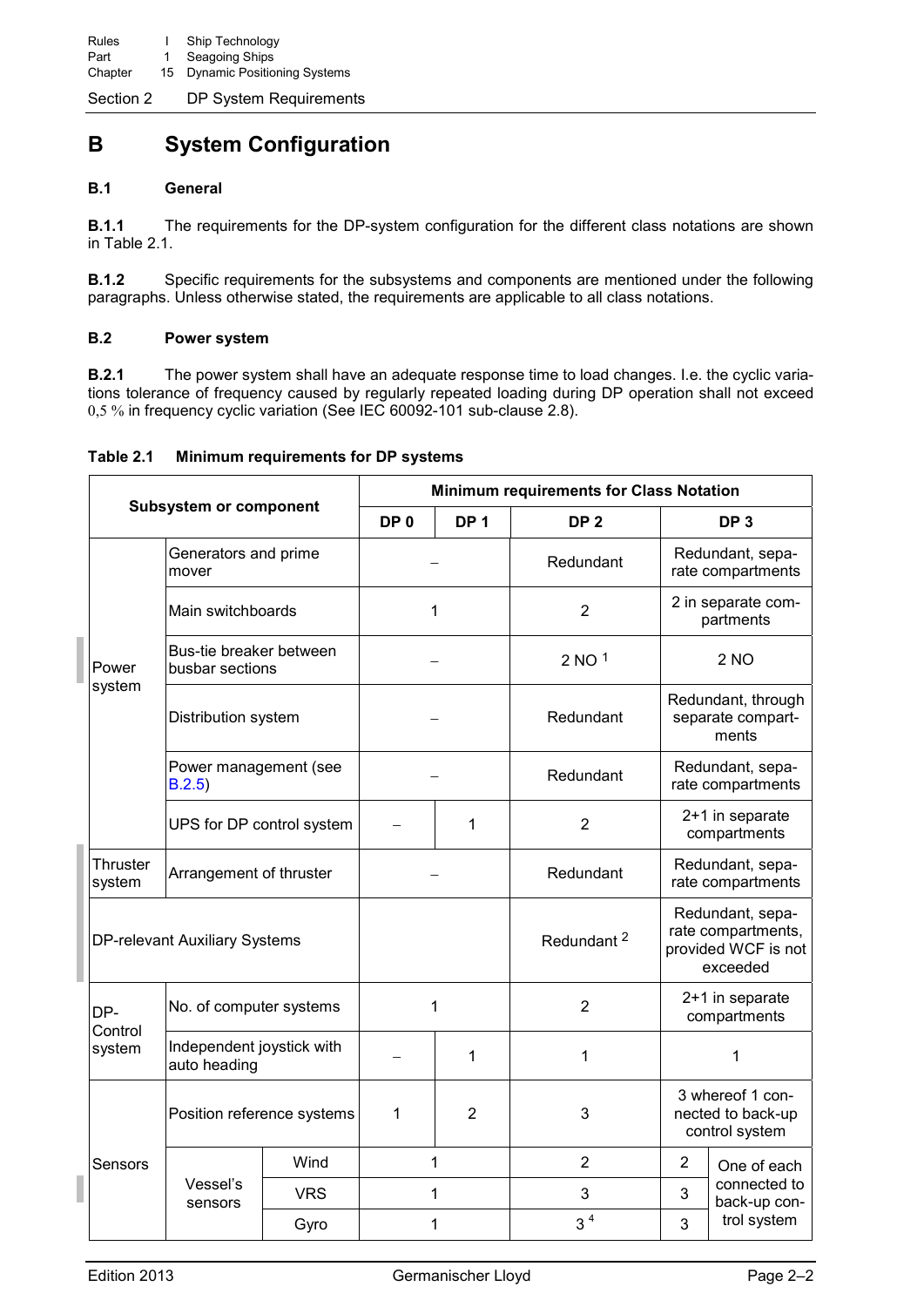| Essential non-DP systems 3                                                                                                                                                                                                          |     | Redundant | Redundant, sepa-<br>rate compartments |  |  |
|-------------------------------------------------------------------------------------------------------------------------------------------------------------------------------------------------------------------------------------|-----|-----------|---------------------------------------|--|--|
| Printer                                                                                                                                                                                                                             | Yes | Yes       | Yes                                   |  |  |
| NC bus-tie breakers may be accepted depending on the findings of the FMEA and additional testing (e.g.: ride-through capa-<br>bility for thruster and auxiliaries) ( $NO =$ normally open, $NC =$ normally closed)                  |     |           |                                       |  |  |
| 2<br>when active components are used                                                                                                                                                                                                |     |           |                                       |  |  |
| 3<br>see $B.6$                                                                                                                                                                                                                      |     |           |                                       |  |  |
| One of the 3 required gyros may be replaced by a heading device based upon another principle, as long as this heading de-<br>4<br>vice is type approved as a THD (Transmitting Heading Device) as specified in IMO Res. MSC.116(73) |     |           |                                       |  |  |

**B.2.2** For class notation **DP 0** and **DP 1** the power system shall fulfil the class requirements (see Rules for [Machinery Installations \(I-1-2\)](#page-0-0) and [Electrical Installations \(I-1-3\)\)](#page-0-0).

**B.2.3** For class notation **DP 2** and **DP 3**, the power system shall be subdivided into two or more subsystems such that in the event of failure of one subsystem at least one other subsystem will provide enough power for the DP operation in the defined environmental conditions in [Section 1, C.1.1.](#page-7-0) The power resulted from the load balance acc. [Section 1, C.1.4](#page-7-2) shall be available after any single failure.

**B.2.4** For class notation **DP 3**, the divided power systems shall be located in different spaces separated by A-class divisions depending on fire load.

<span id="page-14-0"></span>**B.2.5** Where permanent parallel operation of the generator sets is required for DP operation, a power management system shall be installed. Adequate redundancy and reliability shall be demonstrated. Load steps associated with the loss of a supplying generator (acc. redundancy concept) shall be in accordance with the Rules for Electrical Installations (I-1-3), Section 3, B.3.5. Load steps associated with the opening of a normally closed bus tie breaker shall be taken into account as well.

**B.2.6** For class notation **DP 3** at least two physically separated systems shall be provided for DP operation.

### **B.3 Thruster system**

**B.3.1** The thruster system shall provide adequate thrust in longitudinal and lateral directions and yawing moment for heading control.

**B.3.2** For class notations **DP 2** and **DP 3**, the thruster system shall be connected to the power system in such a way to meet the requirements of B.3.1 after worst case failure.

### *Note*

п

*A fail safe design let the thrust in a failure event in a safe condition, as e.g.* 

- *fail as set (freeze)*
- *fail to zero thrust*
- *trip drive motor or engine*

**B.3.3** The values of thruster force used in the consequence analysis (see [B.5.2.4\)](#page-16-0) shall be corrected for interference between thrusters and other effects which would reduce the effective force.

<span id="page-14-1"></span>**B.3.4** A failure of the thruster system, including pitch, azimuth or speed control, shall not result in unintended operation of pitch, speed and direction.

**B.3.5** For class notations **DP 2** and **DP 3**, the emergency stop function shall be equipped with line monitoring for each thruster and shall be located at the DP control station.

Where auxiliary energy is required for the function of safety devices, this has to be monitored and a failure has to be alarmed.

**B.3.6** The thrust system has to be designed for continuous operation.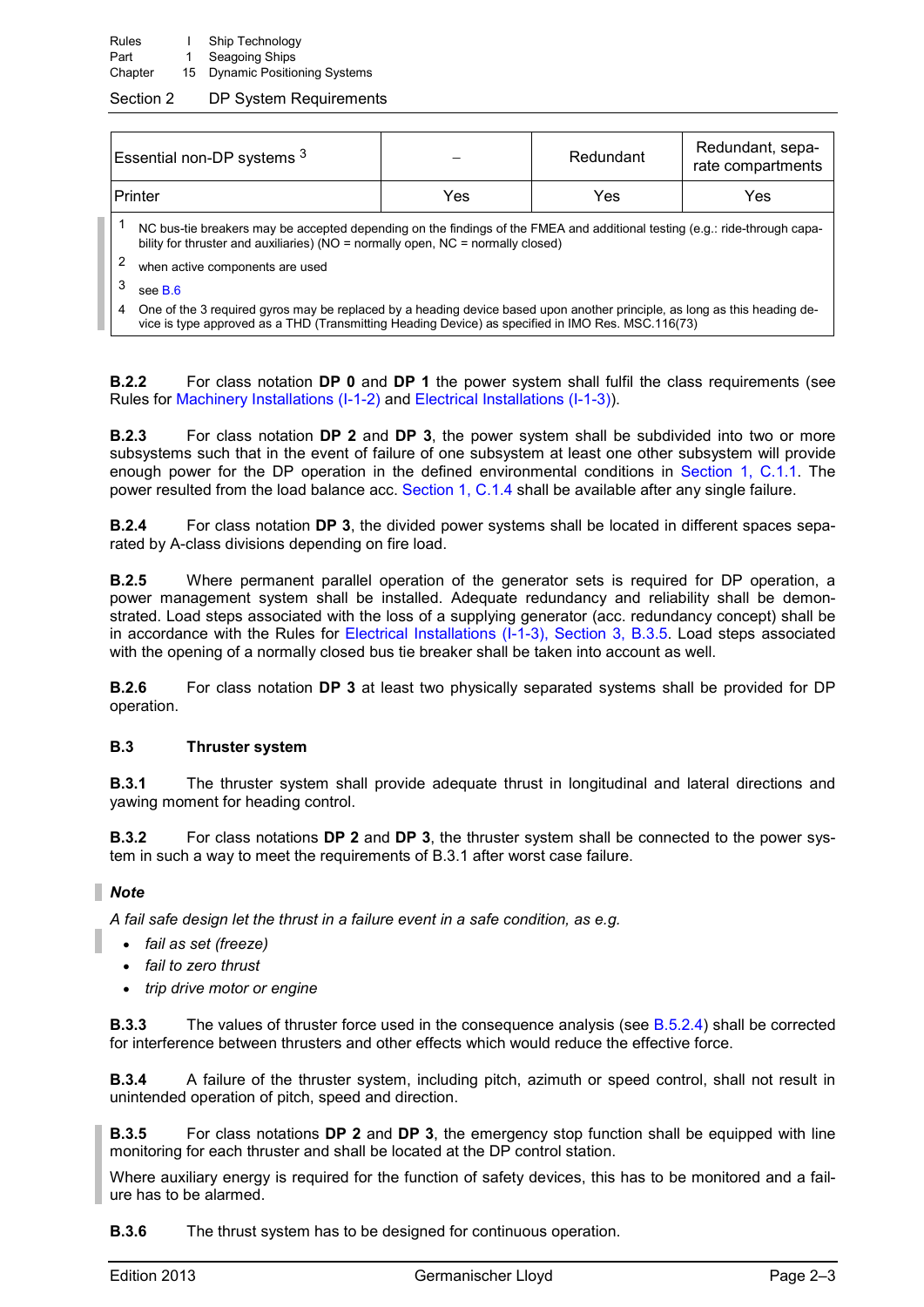### **B.4 DP relevant auxiliary systems for DP 2 and DP 3 (acc. Table 2.1)**

**B.4.1** Auxiliary systems whose function have a direct effect on the power and thruster system, for example fuel, lubrication oil, cooling water, control air and uninterrupted power supply systems, shall be provided for each power and thruster system independently of each other with suitable standby units in a manner that supports the worst case failure design intent.

**B.4.2** Auxiliary systems whose failure does not have a direct effect on the power and thruster system, such as fuel treatment, starting air supply systems etc. are to be designed to be separate from each other. For these systems no additional standby units have to be provided if interconnection lines are provided between the systems and if the units are designed so that the power and thruster system can be supplied with power and thrust simultaneously without restriction. In the connection lines shut-off valves are to be provided which shall be kept closed during DP operation.

On ships with class notation **DP 3** a shut-off valve shall be fitted on either side of the partition bulkhead between the machinery compartments.

**B.4.3** In heavy fuel oil systems, the heating facilities for preheating the fuel oil shall be designed in such a way that if one power and thruster system fails, the required preheating of the fuel oil for the redundant power and thruster system is ensured.

It is not necessary to provide a redundant heating facility if diesel oil storage tanks are provided which allow unrestricted operation for the redundant power and thruster system for the period of time specified in [Section 1, C.1.1.](#page-7-0)

**B.4.4** Supply lines from fuel oil service tanks of redundant systems shall be provided with an interconnection fitted between service tank and pump of each system. The interconnection is to be provided with a shut-off device, which shall be kept closed during normal operation.

On ships with class notation **DP 3**, a shut-off valve shall be fitted on either side of the partition bulkhead between the machinery compartments.

**B.4.5** The seawater supply of redundant systems may be achieved via a common sea chest connection by means of a pump assigned to each system. The systems shall be capable of being isolated by means of a shut-off valve in the connection line.

On ships with class notation **DP 3**, the sea chests are to be installed in separate compartments. The shutoff valve in the connection line shall be fitted to the partition bulkhead and be capable of being operated either from both machinery compartments or from a position outside the machinery compartments.

On ships which ice class notation, the seawater cooling systems shall be designed so that if one seawater cooling system fails it is possible to operate the redundant power and thruster system when the ship is operating in ice conditions, see also [Section 4.](#page-22-0)

**B.4.6** For class notation **DP 3**, redundant piping systems (i.e. piping for fuel, cooling water, lubrication oil, hydraulic oil, etc.) shall not be routed together through the same compartments. Where this is not practicable, such pipes may run together in ducts of A-60 class including duct ends, which are effectively protected from all fire hazards, except those originating from the pipes themselves.

**B.4.7** For class notation **DP 3**, cables for redundant equipment or systems shall not be routed together through the same compartments.

### **B.5 DP control system**

### **B.5.1 General**

**B.5.1.1** In general, the DP control system shall be arranged in a DP control station from where the operator has a good view of the vessel's exterior limits and the surrounding areas, where such view is necessary for the safe conduct of the main activity of the vessel.

**B.5.1.2** The DP control station shall display information from the power system, thruster system, and DP control system. Information necessary to operate the DP system safely shall be always visible. Other information shall be available upon operator request.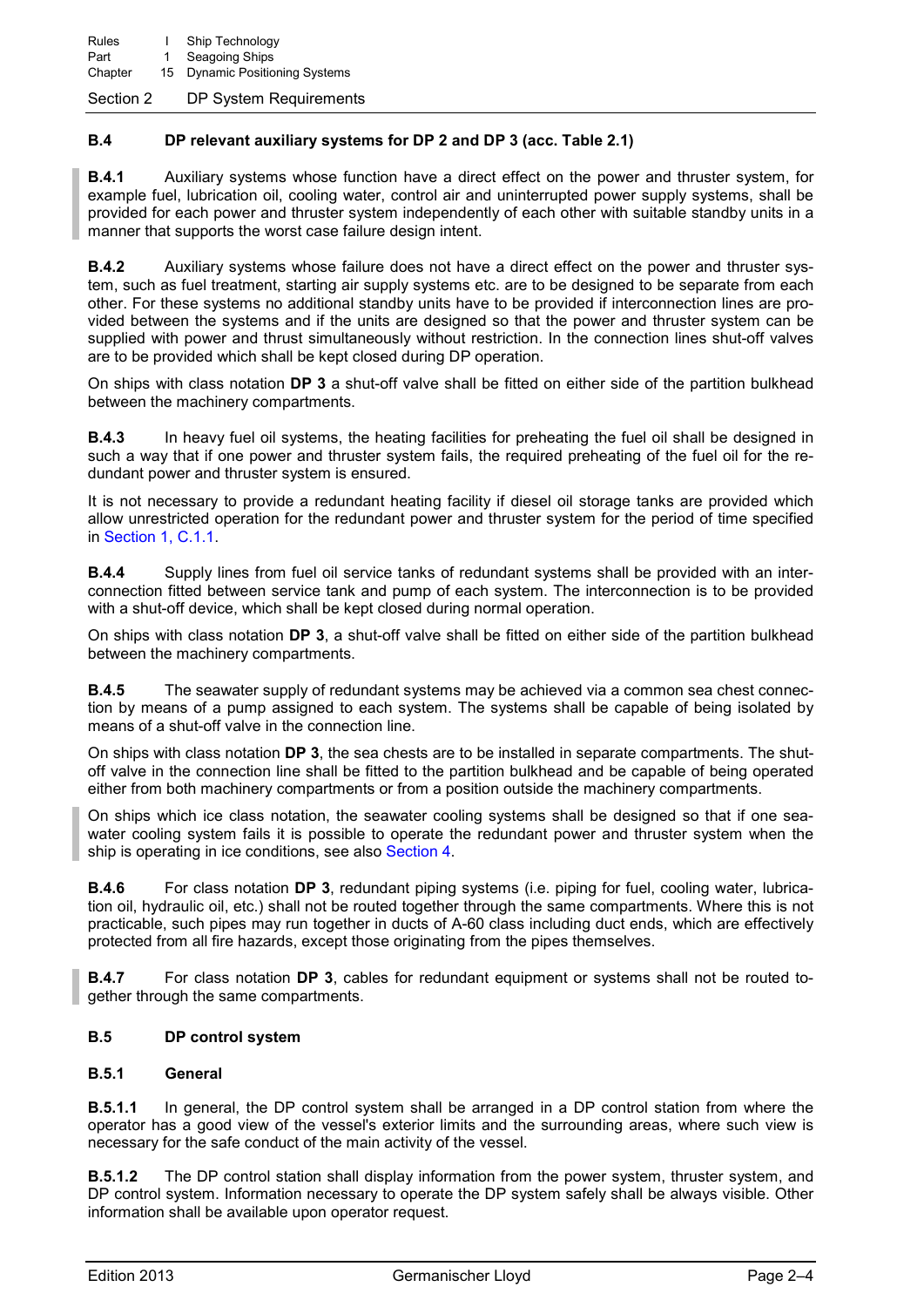**B.5.1.3** Display systems and the DP control station in particular, shall be based on ergonomic principles. The DP control system shall provide means for easy selection of the control mode, i.e. manual, joystick, or computer control of thrusters. The active mode shall be clearly displayed.

**B.5.1.4** For class notations **DP 2** and **DP 3**, operator controls shall be designed so that no single inadvertent action on the operators' panel may lead to a critical condition.

**B.5.1.5** Failure of systems interfaced to and/or controlled by the DP control system shall initiate an audible and visual alarm. Their occurrence and status shall be recorded together with alarm text which clearly identifies the fault.

**B.5.1.6** The DP control system shall prevent failures transferred from one subsystem to another. The redundant components shall be so arranged that a failure of one component shall be isolated.

**B.5.1.7** The manual control of the thrusters with the respective lever shall be possible after a failure of the complete DP control system.

**B.5.1.8** The software shall be developed in accordance with GL Rules for Electrical Installations (I-1-3), Section 10 "Computer Systems" or with an appropriate international quality standard recognized by GL.

#### **B.5.2 Computer systems**

**B.5.2.1** For class notation **DP 0** and **DP 1**, the DP control system need not to be redundant.

**B.5.2.2** For class notation **DP 2**, the DP control system shall consist of at least two independent computer systems. Common facilities, such as self-checking routines, data transfer arrangements and interfaces, shall not cause the failure of all systems.

**B.5.2.3** For class notation **DP 3**, the DP control system shall consist of at least two independent computer systems with self-checking and alignment facilities. Common facilities, such as self-checking routines, data transfer arrangements and interfaces, shall not cause failure of all systems. In addition, one back-up DP control system shall be arranged, see B.5.2.6. An alarm shall be initiated if any computer fails or is not ready for operation.

<span id="page-16-0"></span>**B.5.2.4** For class notations **DP 2** and **DP 3**, the DP control system shall include a software function, normally known as 'consequence analysis', which continuously verifies that the vessel will remain in position even after worst case failures occur.

This analysis shall verify that the thrusters remaining in operation after the worst case failure can generate the same resultant thruster force and direction as required before the failure. The consequence analysis shall generate an alarm if the occurrence of a worst case failure would lead to a loss of position due to insufficient thrust for the prevailing environmental conditions.

For operations which will take a long time to safely terminate, the consequence analysis shall include a function which simulates the thrust and power remaining after the worst case failure, based on manual input of weather conditions.

**B.5.2.5** Redundant computer systems shall be arranged with automatic transfer of control after a detected failure in one of the computer systems. The automatic transfer of control from one computer system to another shall be smooth and within the acceptable limitations of the operation.

**B.5.2.6** For class notation **DP 3**, the back-up DP control system shall be located in a room separated by A-60 class divisions from the main DP control station. During DP operation this back-up control system shall be continuously updated by input from the sensors, position reference systems, thruster feedback, etc., and shall be ready to take over control. The switch-over of control to the back-up system shall be manual, situated on the back-up computer and shall not be affected by any failure of the main DP control system.

<span id="page-16-1"></span>**B.5.2.7** An uninterruptible power supply (UPS) shall be provided for each DP computer system to ensure that any power failure will not affect more than one computer and connected sensors. UPS battery capacity shall provide a minimum of 30 minutes operation following a mains supply failure. See also GL Rules for Electrical Installations (I-1-3), Section 4, I.7 (not for **DP 0**).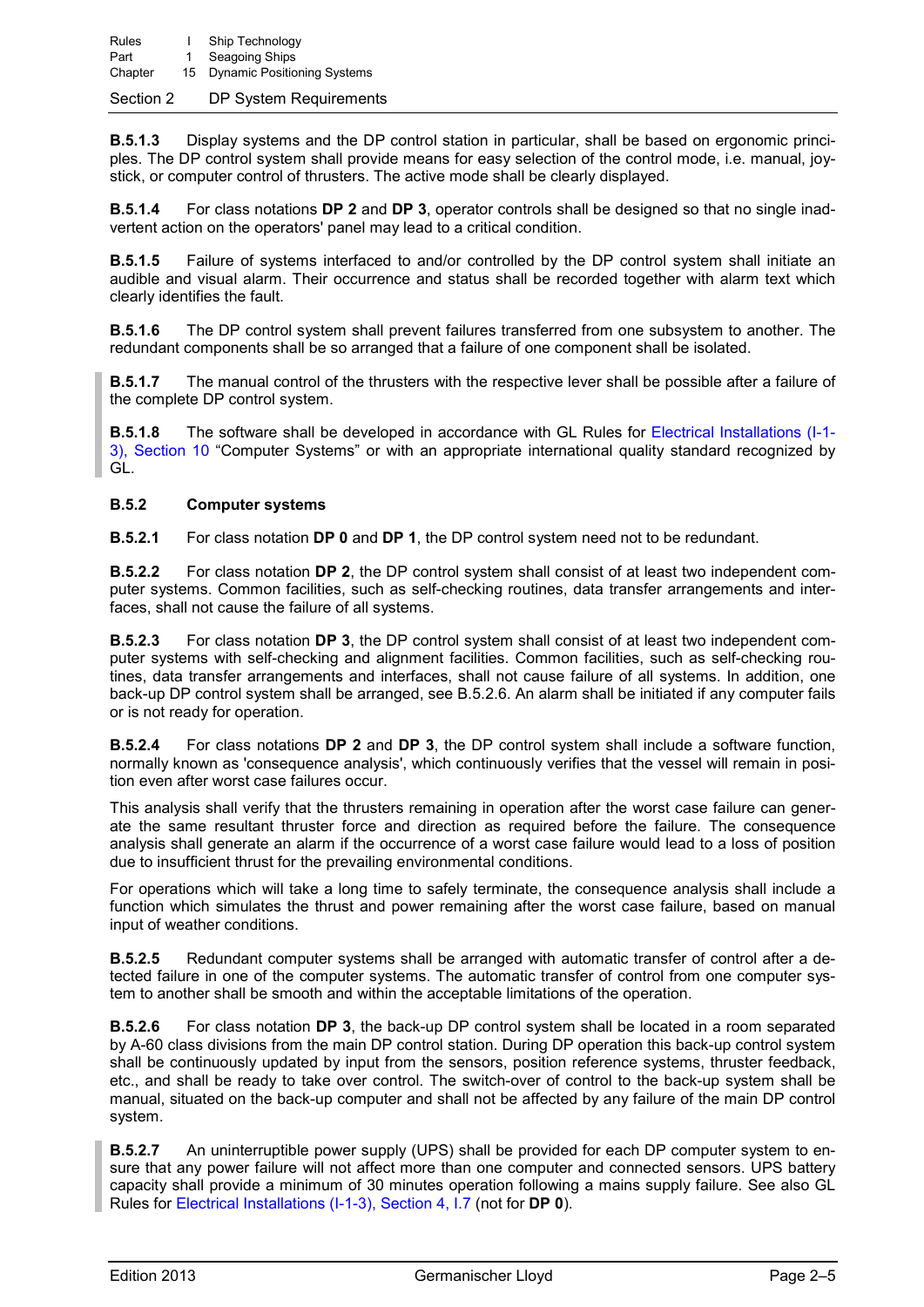An alarm shall be initiated in the DP control system for loss of supply power (charger input) and UPS on bypass power.

**B.5.2.8** Non-redundant connections between usually redundant and separated systems may be accepted for class notation **DP 2** and **DP 3**, provided that it is shown to give clear safety advantages, and that their reliability is demonstrated and documented. Such connections shall be kept to a minimum and made to fail to the safest condition. Failure in one system shall in no case be transferred to the other redundant system.

### <span id="page-17-1"></span>**B.5.3 Position reference systems**

**B.5.3.1** Position reference systems shall be selected with due consideration to operational requirements, both with regard to the restrictions caused by the manner of deployment and expected performance for the operating conditions.

**B.5.3.2** For class notations **DP 2** and **DP 3**, at least three position reference systems shall be installed and simultaneously available to the DP control system during operation. One failure shall only lead to the loss of one position reference system.

**B.5.3.3** If two or more position reference systems are required, they shall be based on different principles and suitable for the operating conditions.

Each system shall be independent in view of power, signal transmission and interfaces.

**B.5.3.4** The position reference systems shall provide data with adequate accuracy for the intended DP operation.

**B.5.3.5** The performance of any position reference systems shall be monitored and warnings shall be provided, if the signals from the position reference systems are either incorrect or substantially degraded.

**B.5.3.6** For class notation **DP 3**, at least one of the position reference systems shall be connected directly to the back-up control system and separated by A-60 class divisions from the other position reference systems.

### **B.5.4 Sensor systems**

**B.5.4.1** Vessel's sensors shall at least measure vessel's heading, vessel's motions and wind speed and direction.

**B.5.4.2** If, for a class notation **DP 2** or **DP 3**, the DP control system is fully dependent on correct signals from vessel's sensors, these signals shall be based on three systems serving the same purpose.

**B.5.4.3** Sensors for the same purpose, connected to redundant systems, shall be arranged independently so that failure of one will be alarmed and does not affect the others.

**B.5.4.4** For class notation **DP 3**, one of each type of sensors shall be connected directly to the backup control system and separated by A-60 class division from the other sensors.

### **B.5.5 Independent Joystick (not for DP 0)**

**B.5.5.1** It shall be possible to control the thrusters manually by an independent joystick in the event of failure of the DP control system.

**B.5.5.2** The independent joystick shall be independent of the DP control network and power system. When the complete DP control system fails it must be possible to take command at a main control station.

**B.5.5.3** A failure of the independent joystick shall be alarmed.

### <span id="page-17-0"></span>**B.5.6 Important voice communication**

A means of communication shall be provided between the DP control positions, the navigational bridge, the engine control room and other for the DP operation important control positions (e.g. diver control, ROV-control).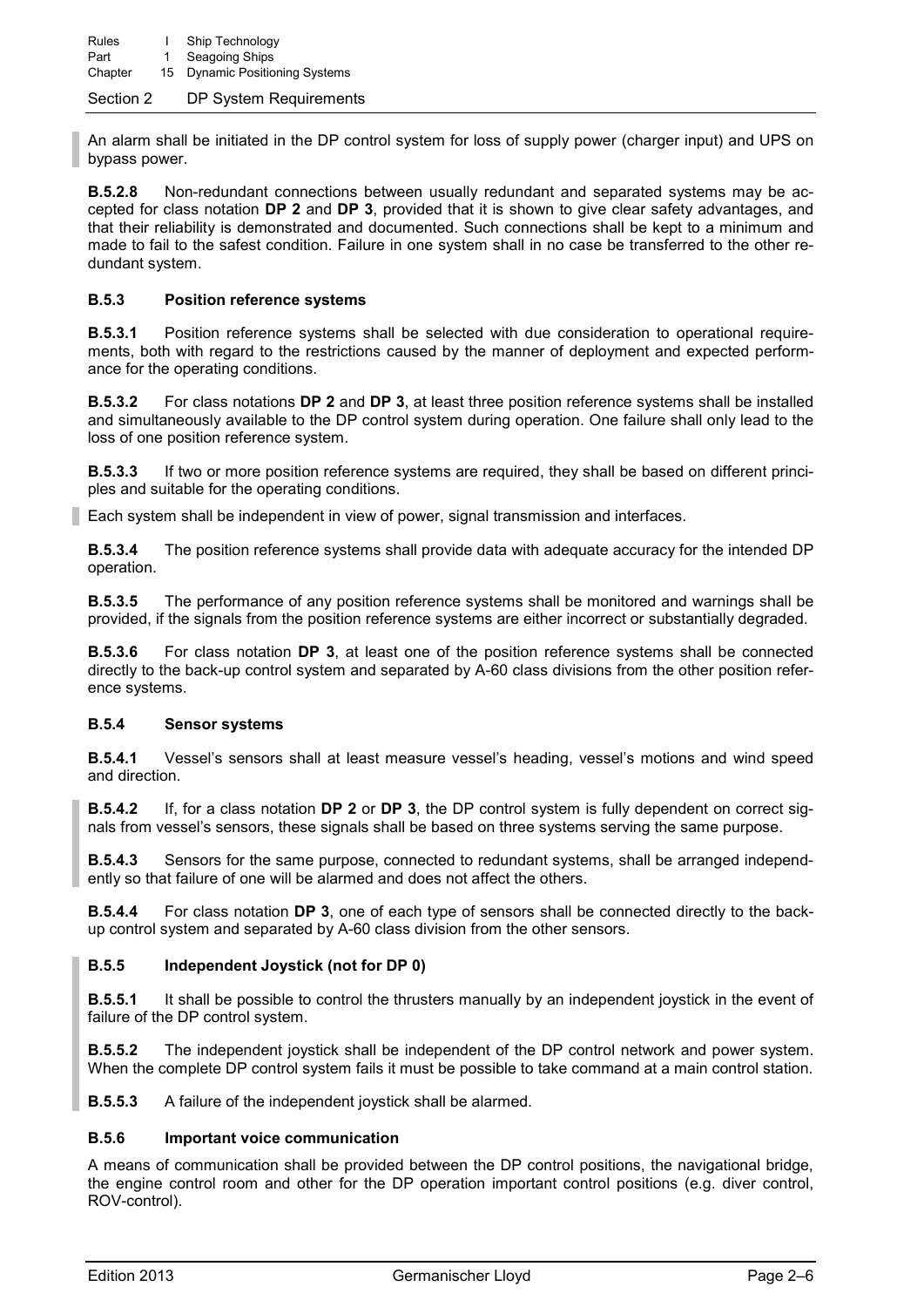Rules I Ship Technology Part 1 Seagoing Ships Chapter 15 Dynamic Positioning Systems

Section 2 DP System Requirements

### **B.5.7 DP alert system**

A DP alert system should be provided at the same positions acc. to [B.5.6](#page-17-0) with coloured lights and audible alarms, which indicates the status of the DP system.

### <span id="page-18-0"></span>**B.6 Requirements for essential non-DP systems**

For class notations **DP 2** and **DP 3**, systems not directly part of the DP system but which in the event of failure could cause failure of the DP system (e.g. common fire suppression systems, engine ventilation systems, shut-down systems, pipe-lay, crane and drilling power systems), shall also comply with the worst case failure design intent.

### *Note*

*Detailed requirements will result from the FMEA of the non-DP systems for the total system.*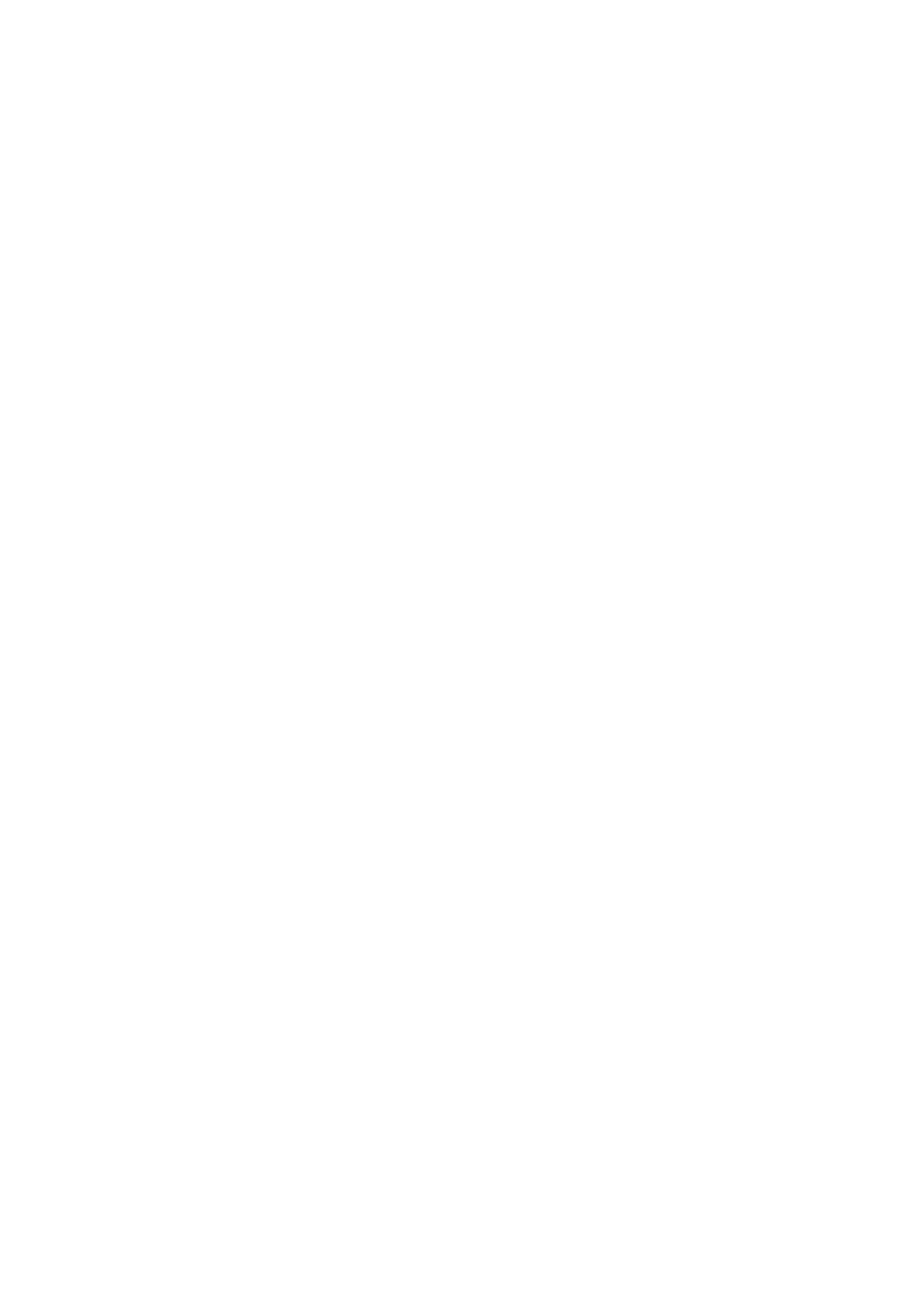Section 3 Surveys and Tests

# <span id="page-20-1"></span>**Section 3 Surveys and Tests**

| B — |  |
|-----|--|

# **A Factory Acceptance Test (FAT)**

Before a new installation is surveyed and tested as specified in B. factory acceptance tests according to [Section 1, D.1](#page-8-0) shall be carried out at the manufacturer's works. These tests based on the approved test program as required in [Section 1, C.1.1](#page-7-0) shall demonstrate compliance with the redundancy concept, if applicable. GL may require, depending on the DP class notation, full integration tests of all hardware components, including fault simulation. For class notation **DP 2** and **DP 3** this may be required for power management systems, drive control systems, DP control systems, etc.

### **B Surveys and Tests**

**B.1** Each DP vessel is subject to surveys and testing specified below:

<span id="page-20-0"></span>**B.1.1** Newbuilding survey, which shall include a complete survey of the DP system to ensure full compliance with the rules.

This survey includes a complete test of all DP relevant systems and components (DP control trial).

Tests of the installations according to the requirements of GL Rules (see [Section 1, D.1\)](#page-8-0), including:

- Testing of the alarm system and switching logic of the DP control measuring system (sensor, peripheral equipment and reference system)
- Functional tests of control and alarm systems of each thruster in the DP control system
- Tests of the complete DP system (all operational modes, back-up system, joystick system, alarm system and manual override)
- Change of command between DP control system, independent joystick system and individual thruster lever system shall be demonstrated
- Manual override shall be demonstrated during normal operation and failure conditions
- Emergency stop function shall be demonstrated. For **DP 2** and **DP 3** the line monitoring shall be verified.
- Testing of UPS battery capacity (30 min.) and verification of alarms acc. [Section 2, B.5.2.7.](#page-16-1)
- Positioning shall be performed on all possible combinations of position reference systems and on each reference system as a single system
- Accuracy verification of position reference systems (offset). The offset inputs in the DP control system for each position reference system and relevant sensors should be verified and demonstrated to the attending surveyor. The inputs should fit with the actual placing of the respective equipment.
- Failure in the thruster system (pitch, azimuth, speed) shall not result in unintended operation of the thruster. For **DP 0** and **DP 1** this shall be verified during sea trial to the satisfaction of the attending surveyor. (See [Section 2, B.3.4\)](#page-14-1)

An endurance trial shall be conducted with full system operation for at least 4 hours without significant alarms of the DP system. The environmental conditions shall be such that the function of the DP system under load conditions can be demonstrated.

For all thruster systems under DP control a heat run test shall be carried out until steady state temperatures have been reached.

Verification of redundancy and independence of the DP system shall be demonstrated for class notations **DP 2** and **DP 3** with a DP FMEA proving trial.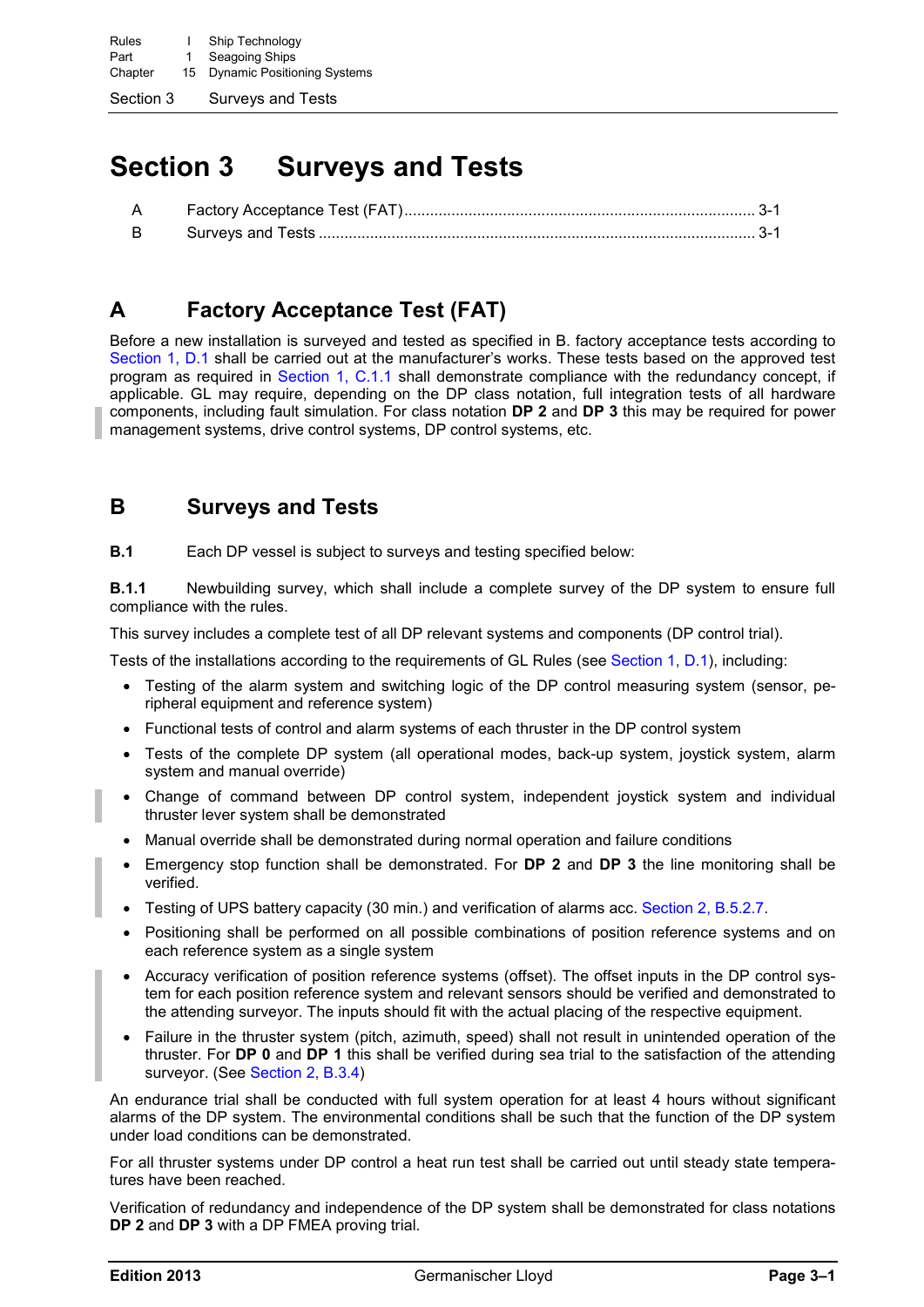Section 3 Surveys and Tests

This trial shall be based on the approved program as required in [Section 1, C.3.](#page-8-1) The verification tests shall be based on the simulation of failures and shall be performed under as realistic conditions as practicable.

GL reserves the right to add further tests for the verification of FMEA.

For **DP 0** the scope of tests may be adapted.

**B.1.2** Periodical surveys, at intervals not exceeding five years shall be carried out, to ensure full compliance with the applicable parts of the Rules. A complete test program shall be carried out as required by [B.1.1.](#page-20-0)

**B.1.3** Annual surveys shall be carried out within three months before or after each anniversary date of the initial survey. The annual survey shall ensure that the DP system has been maintained in accordance with the applicable parts of the rules and is in good working order. Further an annual test of all important systems and components shall be carried out to document the ability of the DP vessel to keep position after single failures associated with the assigned class notation. DP annual trials shall be available on board and documented by attending Surveyor.

**B.1.4** The documented evidence of the satisfactory condition of the DP system may be accepted by GL HO.

For **DP 0** this annual trial is optional.

#### **B.1.5 Repair/alteration surveys**

A survey, either general or partial depending on the extend of the repair or alteration, shall be made at any time a defect is discovered and corrected or an accident has occurred which affects the safety of the DP vessel, or whenever any significant repairs or alterations are made. After such a survey, tests shall be carried out as necessary to demonstrate full compliance with the applicable provisions of the Rules (see [B.1.1\)](#page-20-0)

#### *Note*

*Major alterations might be:* 

- *Installation of new position reference systems*
- *Modifications and extensions of power and thrusters system*
- *Software modifications*
- *Structural modifications*

**B.2** The surveys and tests shall be carried out in the presence of a GL Surveyor. GL may entrust the owner of the vessel to carry out annual and minor repair surveys according to a test programme accepted by GL.

**B.3** After completion of any survey and test, no significant change shall be made to the DP system without the approval of GL, except the direct replacement of equipment and fittings for the purpose of repair or maintenance.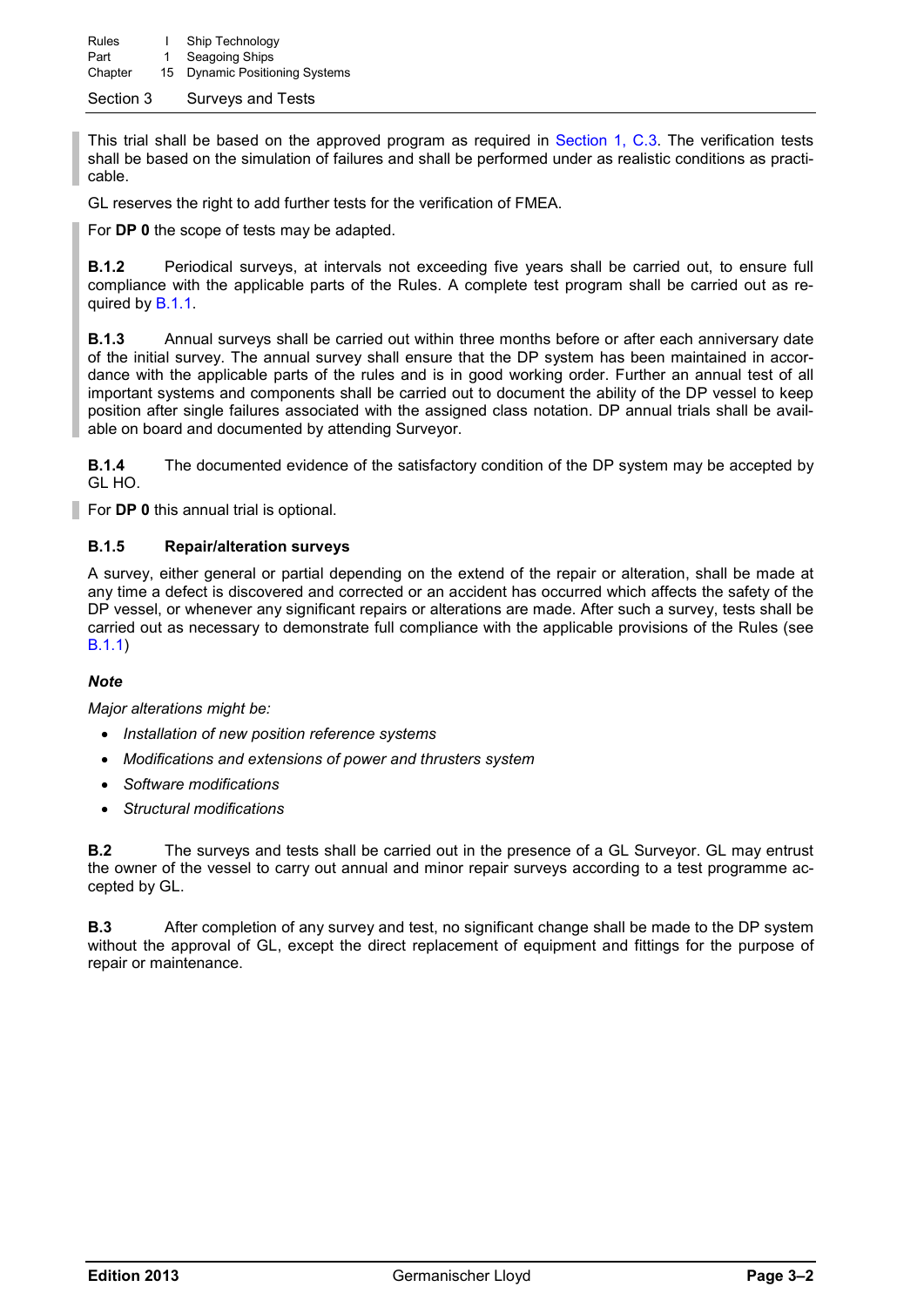# <span id="page-22-0"></span>**Section 4 Requirements for Dynamic Positioning Systems in Managed Ice Conditions**

| $\mathsf{A}$ |  |
|--------------|--|
| B            |  |
| $\mathsf{C}$ |  |
| D.           |  |
| E.           |  |
| F            |  |
| G            |  |
| H            |  |

# **A Scope and Application**

These Rules apply for ships with a DP-Class notation **DP 2** or **DP 3** and an Ice Class Notation of **E1** to **E4** or **PC7** to **PC1**. The dynamic positioning shall be performed in managed ice only.

# **B Definitions**

### **Managed ice:**

Natural ice floes, drifting ridges, etc. will be broken into smaller pieces which size complies with the defined requirements in the capability report.

# **C Documents for Perusal**

**C.1** A document defining the purpose of the ship and the expected ice and weather conditions has to be submitted.

**C.2** Ice management procedure has to be provided including floe size, alert times for operations, etc.

**C.3** The DP capability against managed ice has to be submitted in form of a model test report or by a recognized calculation.

This includes the turning of the ship according to [F.8.3.](#page-25-0)

# **D Further Rules and Standards to be considered**

GL [Guidelines for the Construction of Polar Class Ships \(I-1-22\)](#page-0-0)

GL Rules for Hull Structures (I-6-1), Section 15

GL Rules for Machinery and Systems (I-6-2), Section 19

# **E Classification and Class Notation**

In addition to the class notation **DP 2** or **DP 3** the appendix **(ICE)** is added, if the ship complies with the requirements of this section.

- **DP 2 (ICE)**
- **DP 3 (ICE)**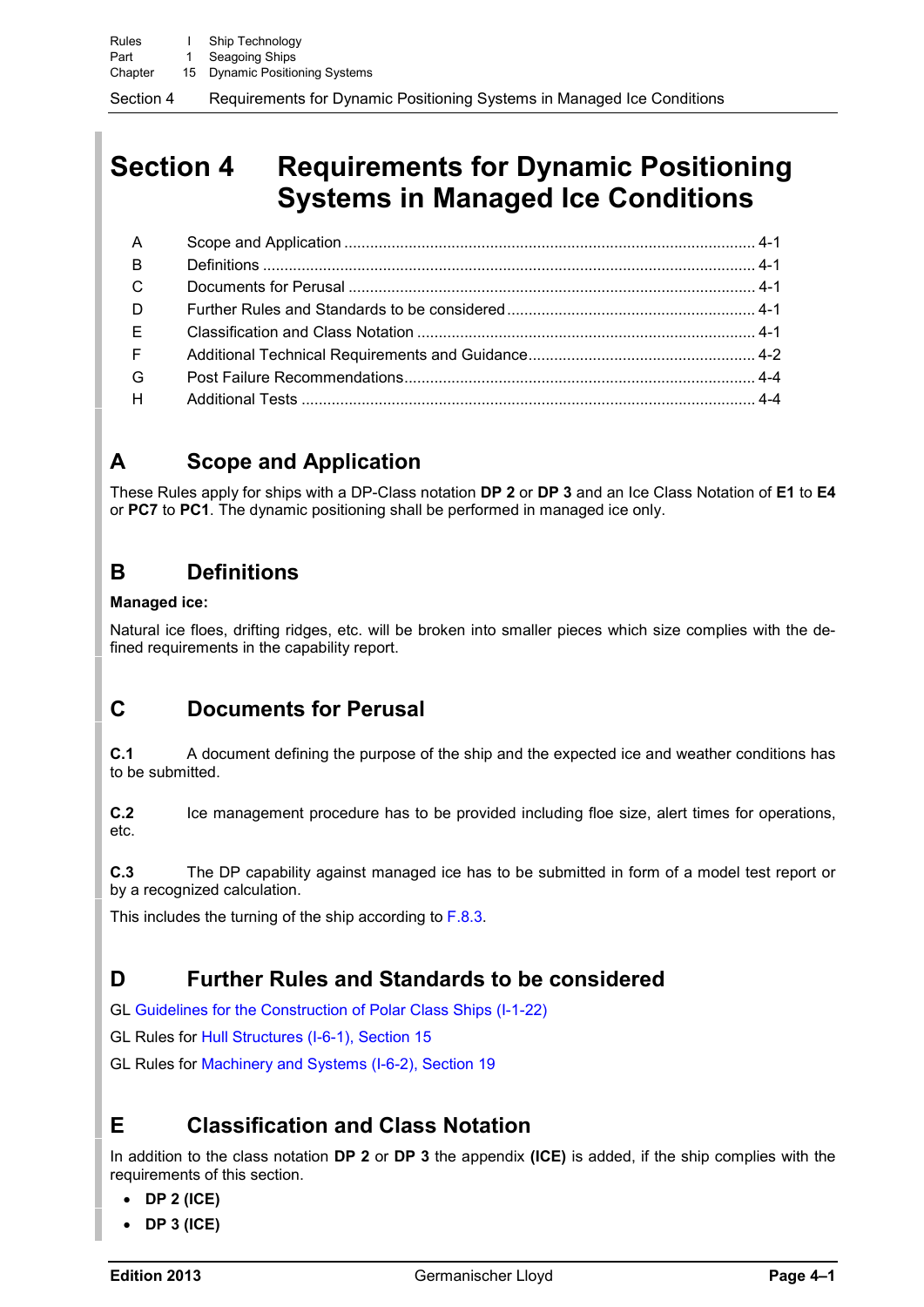## **F Additional Technical Requirements and Guidance**

### **F.1 Main DP Systems**

In addition to the requirements for the intended ice class and DP class notation the following shall be observed.

**F.1.1** Systems essential for DP operation shall be protected from the harmful effects of ingestion or accumulation of ice or snow. Where continuous operation is necessary, means shall be provided to purge the system of accumulated ice or snow.

**F.1.2** For operation in ice the equipment is necessary to comply with the requirements of the respective DP Class Notation and the Rules for Machinery and Systems (I-6-2), Section 19.

**F.1.3** Azimuth thrusters shall be designed accordingly.

**F.1.4** Engines are to be capable of running with the propeller in bollard condition.

**F.1.5** Positioning reference systems shall be appropriate to the expected environmental conditions.

### **F.2 Auxiliary Systems**

**F.2.1** Suitable material for low temperatures shall be used for the pipes, valves and fittings which are exposed to sea water or cold air.

**F.2.2** Vent pipes, intake and discharge pipes and associated systems shall be designed to prevent blockage due to freezing or ice and snow accumulation.

**F.2.3** Means shall be provided to prevent freezing or salification of pipes where necessary, e.g. by trace heating.

**F.2.4** Systems subject to freezing shall be drainable.

**F.2.5** Additional heating of lube oil may be needed for equipment located in separate machinery spaces (e.g. bow thruster).

**F.2.6** Transverse thrusters shall be designed to avoid self destruction in case the propeller is blocked by ice.

**F.2.7** Transverse thrusters used for DP shall be protected against ice accumulation. A reversion of the jet direction shall be considered. The dimensioning of grids shall be performed according to GL Rules for Hull Structures (I-1-1), Section 15, B.8

**F.2.8** Battery rooms relevant for DP operation, have to be heated to a temperature of 0 °C at minimum.

**F.2.9** Special consideration with regards to the heating of DP relevant systems shall be evaluated in the DP FMEA.

### **F.3 Sea inlets and cooling water systems**

**F.3.1** Cooling water systems for machinery installations that are essential for the propulsion and safety of the ship, including sea chest inlets, shall be designed for the environmental conditions applicable to the ice class and intended operation.

**F.3.2** At least one sea chest is to be arranged as ice box (sea chests for water intake in severe ice conditions) located preferably near centre line. The calculated volume for the ice box shall be at least  $1 \text{ m}^3$  for every 750 kW of the totally installed power.

**F.3.3** Ice boxes are to be designed for an effective separation of ice and venting of air.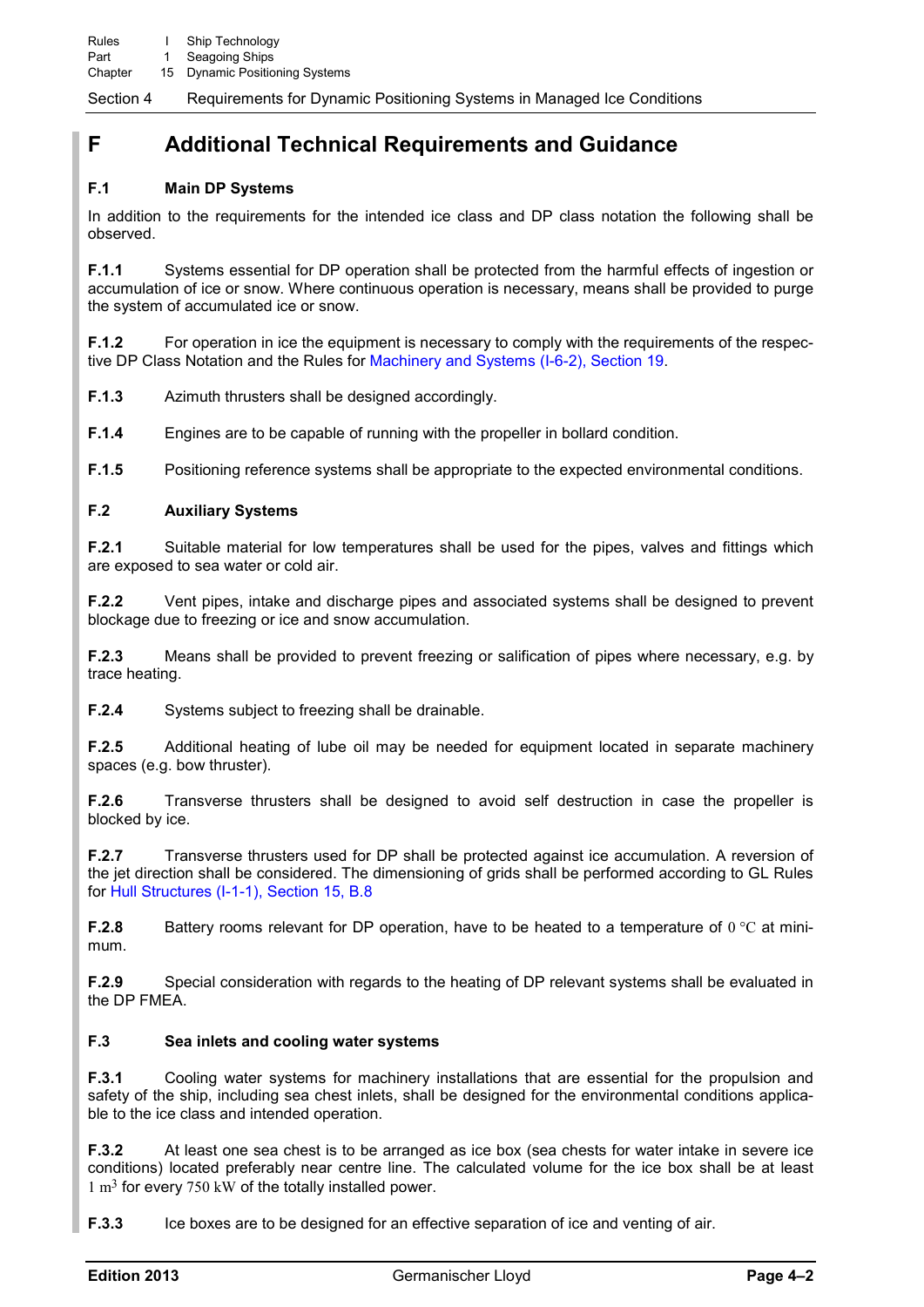**F.3.4** Sea inlet valves are to be connected directly to the ice box.

**F.3.5** Ice boxes and sea bays are to have vent pipes and are to have shut off valves connected directly to the shell.

**F.3.6** Efficient means are to be provided to re-circulate cooling seawater to the ice box. Total sectional area of the circulating pipes is not to be less than the area of the cooling water discharge pipe.

**F.3.7** Detachable gratings or manholes are to be provided for ice boxes. Manholes are to be located above the deepest load line. Access is to be provided to the ice box from above. Access hatches may be used instead of manholes.

**F.3.8** Openings in ship sides for ice boxes are to be fitted with gratings, or holes or slots in shell plates. The net area through these openings is to be not less than 5 times the area of the inlet pipe. The diameter of holes and width of slot in shell plating is to be not less than 20 mm. Gratings of the ice boxes are to be provided with means of clearing.

**F.3.9** Other cooling systems may be accepted, provided that it can be demonstrated how a continuous cooling can be performed independent from worst weather and ice conditions.

### **F.4 Ballast and other tanks**

**F.4.1** Efficient means are to be provided to prevent freezing in fore and aft peak tanks, wing tanks, ballast tanks located above the water line and any other tanks where found necessary.

**F.4.2** Fresh water, ballast, fuel & lube oil tanks shall be carefully located and fitted with heating facilities where found necessary.

**F.4.3** Heating facilities may be needed also for further tanks (e.g. tanks for sludge, leakage, bilge water, sewage, etc.), depending on location and media.

### **F.5 Ventilation system**

**F.5.1** The temperature of combustion air is to be suitable for the operation of the machinery. If direct ducting to the engines is provided, own heating facilities shall be considered.

### **F.6 Conventional Rudders**

**F.6.1** • Rudder stops are to be provided and integrated into the hull. The design ice force on rudder shall be transmitted to the rudder stops without damage to the steering system.

Ice horn shall in general be fitted to protect the rudder in centre position. Design shall be performed according to GL Guidelines for the Construction of Polar Class Ships (I-1-22), Section 2, O.

**F.6.2** The effective holding torque of the rudder actuator, at safety valve set pressure, has to be sufficient for the intended operation of the ship.

The design pressure for calculating the scantlings of piping and other steering gear components subjected to internal hydraulic pressure shall be at least 1.25 times the set pressure of the safety valves, but not less than the design pressure according to GL Rules for Machinery Installations (I-1-2), Section 14, A.4.1.

The fast acting relieve system shall not allow to cause more than 50 % increase of pressure above the set pressure of relief valves due to a too slowly acting pressure release system. In some cases, a fast acting relief valve with typically 10 milliseconds response time, or a bursting disc, will be needed.

If the specified angular velocity results in an increase in pressure of greater than 50 % due to constriction of hydraulic flow, means shall be provided to allow for an improved flow. In some cases a dump tank for the hydraulic fluid may be required.